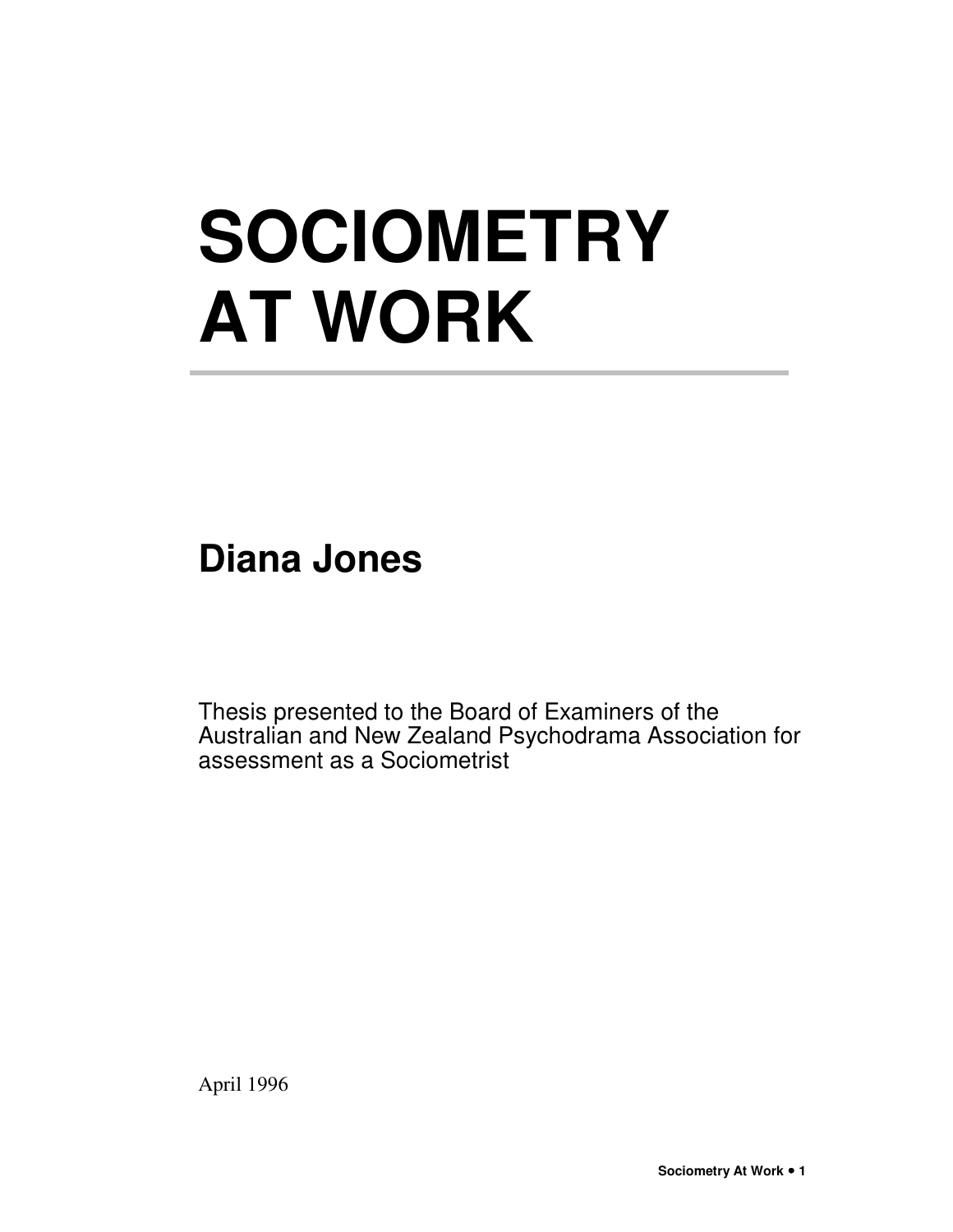## **CONTENTS**

| $\mathbf{1}$ .   |      |                                                       |  |
|------------------|------|-------------------------------------------------------|--|
| 2.               |      |                                                       |  |
| 3.               |      |                                                       |  |
| $\overline{4}$ . |      |                                                       |  |
|                  |      |                                                       |  |
| 5.               |      |                                                       |  |
|                  | 5.1. |                                                       |  |
|                  | 5.2. |                                                       |  |
|                  | 5.3. |                                                       |  |
|                  | 5.4. |                                                       |  |
|                  | 5.5. |                                                       |  |
|                  | 5.6. |                                                       |  |
|                  | 5.7. |                                                       |  |
|                  | 5.8. |                                                       |  |
| 6.               |      |                                                       |  |
|                  | 6.1. |                                                       |  |
|                  | 6.2. |                                                       |  |
|                  | 6.3. | The sociometrist as facilitator, coach and educator35 |  |
| 7 <sub>1</sub>   |      |                                                       |  |
| 8.               |      |                                                       |  |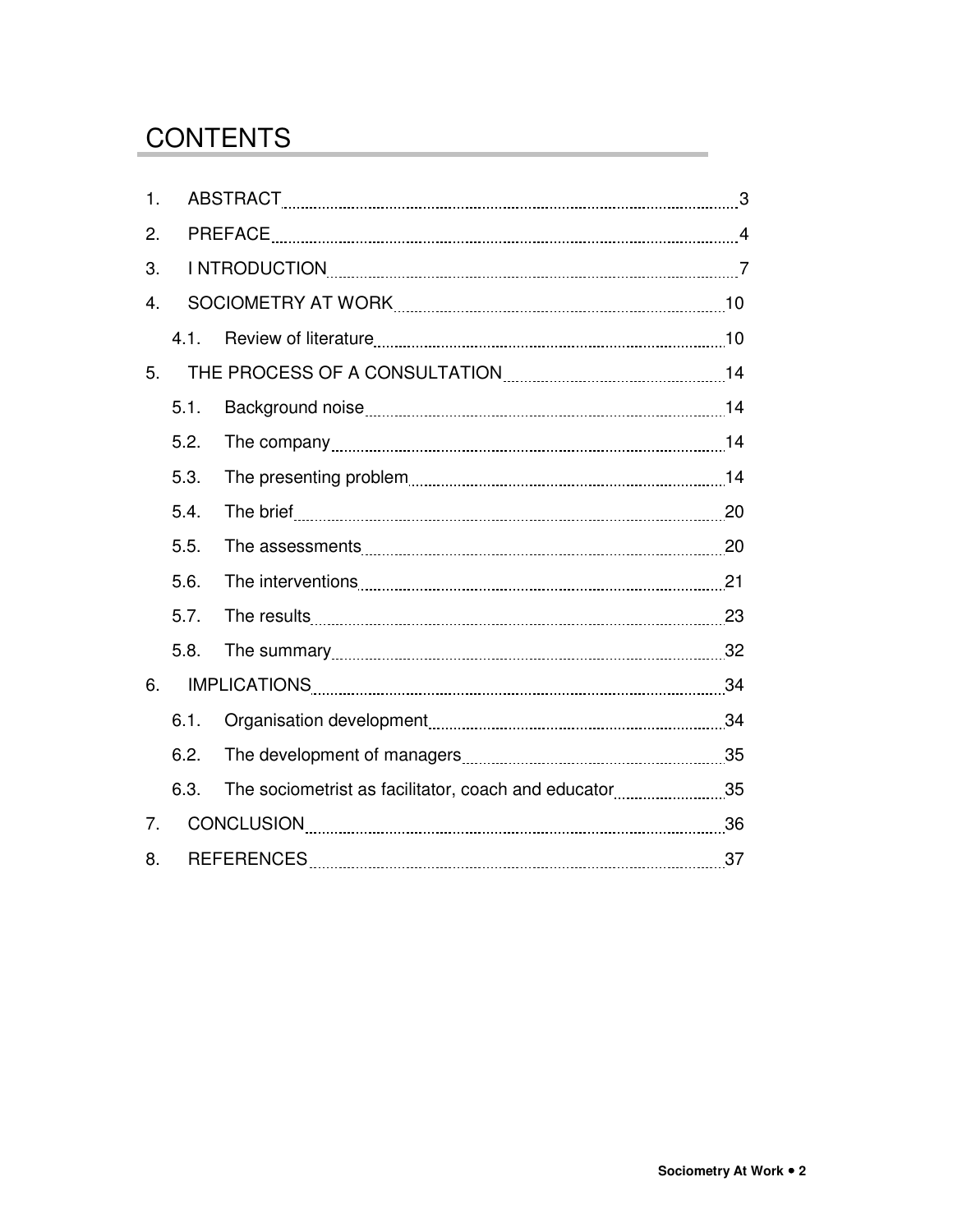Sociometry is the science within psychodrama which enables us to explore and display the informal relationships between people. Moreno's applications enable the sociometrist to "attack the problem not from the outer structure of the group, the group surface, but from the inner structure."

The hypothesis guiding this presentation is that when the positive sociometric connections in a work group are depleted, the ability of group members to contribute to the work of the organisation diminishes and the work or the life of the group grinds to a halt. The 'new' work for the group then is the building of the relationships.

In the example presented from a consultancy project, sociometric concepts and methods are used to illustrate the thinking of the sociometrist which lies behind the assessment of an organisational problem, the construction of interventions and the implications for the subsequent development of the organisation.

> Jacob Moreno (centre) interviewing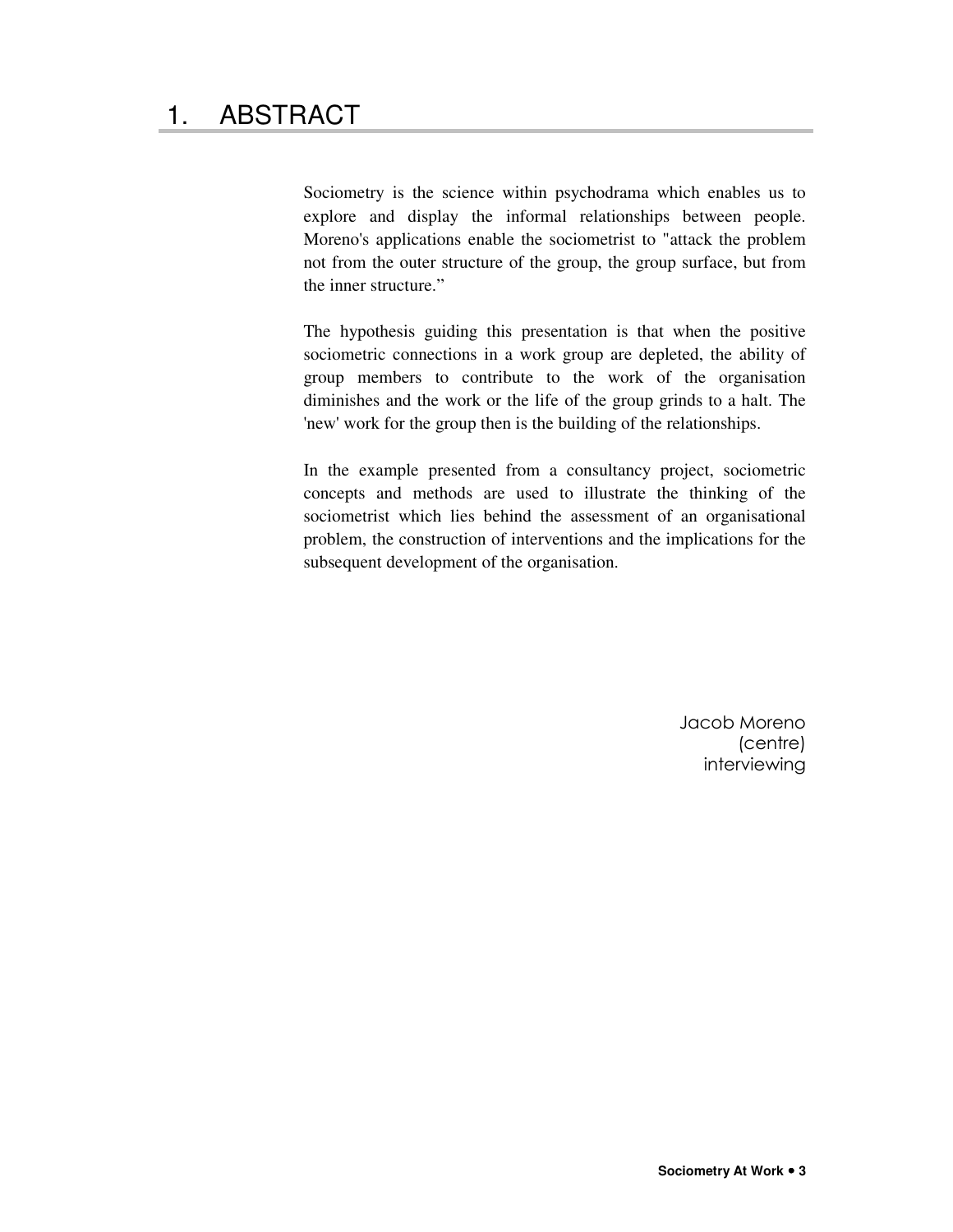Sociometry is a science which enables us to explore and display the informal relationships between people

the sociometrist enables the invisible, or imagined nature of the relationship to become visible

I have increasingly noticed in my work as an organisational development consultant that it is the informal network of interrelationships, the inner structure of the group, which facilitates or hinders the 'work' of an organisation. This has led me to alter the emphasis of my thinking about and approach to problems in organisations. The principles and practices of sociometry have greatly assisted me in establishing a framework for analysis and subsequent interventions.

I have been driven with a passion to discover how groups work. Sociometry is a science which enables us to explore and display the informal relationships between people. Jacob Moreno, the founding father of sociometry, defines it as "the inquiry into the evolution and organisation of groups and the position of individuals within them." He goes on to write "As the ...science of group organisation it attacks the problem not from the outer structure of the group, the group surface, but from the inner structure."<sup>1</sup> Moreno's definition of this area of group life is congruent with what I have discovered through my own work with groups and organisations.

My passion to understand how groups work has been based on a desire for mastery and understanding of relationships both in my own life and in the groups I work with. By using physical space and the concept of distance to represent the nature of the emotional relationship between people, the sociometrist enables the invisible, or imagined nature of the relationship to become visible. This display enables further exploration. I ask myself these questions: *How come there is this distance? How has this occurred? What is the emotional response to this distance? What do you want to do about it, if anything?* 

As I worked in organisations I began to observe that while the outer group structure of an organisation is apparent, be it senior executive teams, teams of managers and staff, project teams and service delivery units, the inner structure of relationships at any particular time, of who is close to whom, who is distant from whom, and on what basis, generally remains invisible and unspoken.

Sociometric investigation and display helps group members be aware of the powerful factors and forces that affect them in their

1. Moreno JL "Psychological organisation of groups in the community" Yearbook of Mental Deficiency, Boston 1933. p31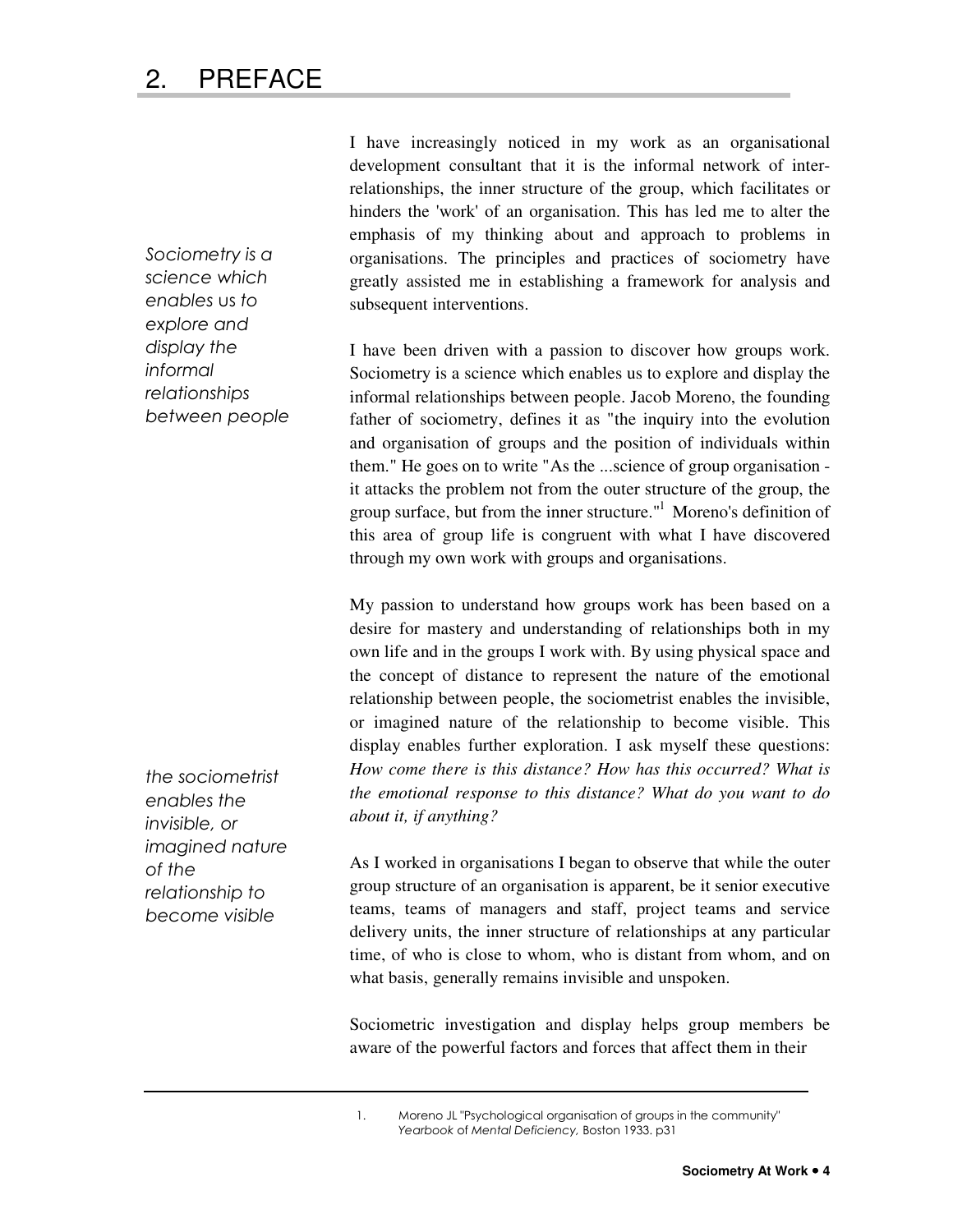Sociometric investigation and display helps group members be aware of the powerful factors and forces that affect them in their relationship

relationships with one another. By concretising and verbalising what is happening in particular relationships, group members realise that they are not alone, but that they are part of a shared dynamic. With this information, the group members may be stimulated to create new patterns for themselves. Information, in the form of awareness of difference, which Moreno called companion/measure, changes the receiver.

As I worked in organisations using this method I began to see that this expression of simple truth brings relief through validation, for example, *"So that's what is going on here"* and affirmation, *"Yes, that's what is happening between us.*" This in turn assists in resolving the tension. The expression of thinking and feeling, and the shared information about group members' relationships results in three things. First, it confirms that there is an inner structure to the group relationships. Secondly, this enables group's members to feel more united within themselves, and therefore they are more able to warm up to a breadth of roles within themselves. Thirdly, this process helps the group define itself and brings greater strength to group members' relationships, enabling them to be more productive.

I took every opportunity to practise these methods and find out more, in training groups, at experiential meetings, and at psychodrama gatherings. As a result, peers and colleagues participated in classical sociometric tests, decided criteria and shared their reasons for choosing and not choosing. I grappled with the complexities of the sociomatrix to reveal the sociograms and to reflect on what seemed to account for the underlying patterns of relationships.

My early response to this work mystified me. I would be amazed at the emotional response of others to sharing their reasons behind their sociometric choices. I was conscious that my own fears were of being rejected if I told these truths. I noticed too that sometimes this was true. I became aware that many of my relationships strengthened as I brought my inner feelings and responses forward.

As my confidence grew I worked with the classic sociometric test with groups of managers, choosing criteria around leadership and who they were willing to be coached by in their peer group. I learned to work with managers' fears and concerns of having their choices exposed, of their sharing why they had chosen another or not. I learned to reveal more of the nature of the informal relationships between people in groups and explored the implications of these for the functioning of the group and for my roles as group leader. I noticed that being more conscious of the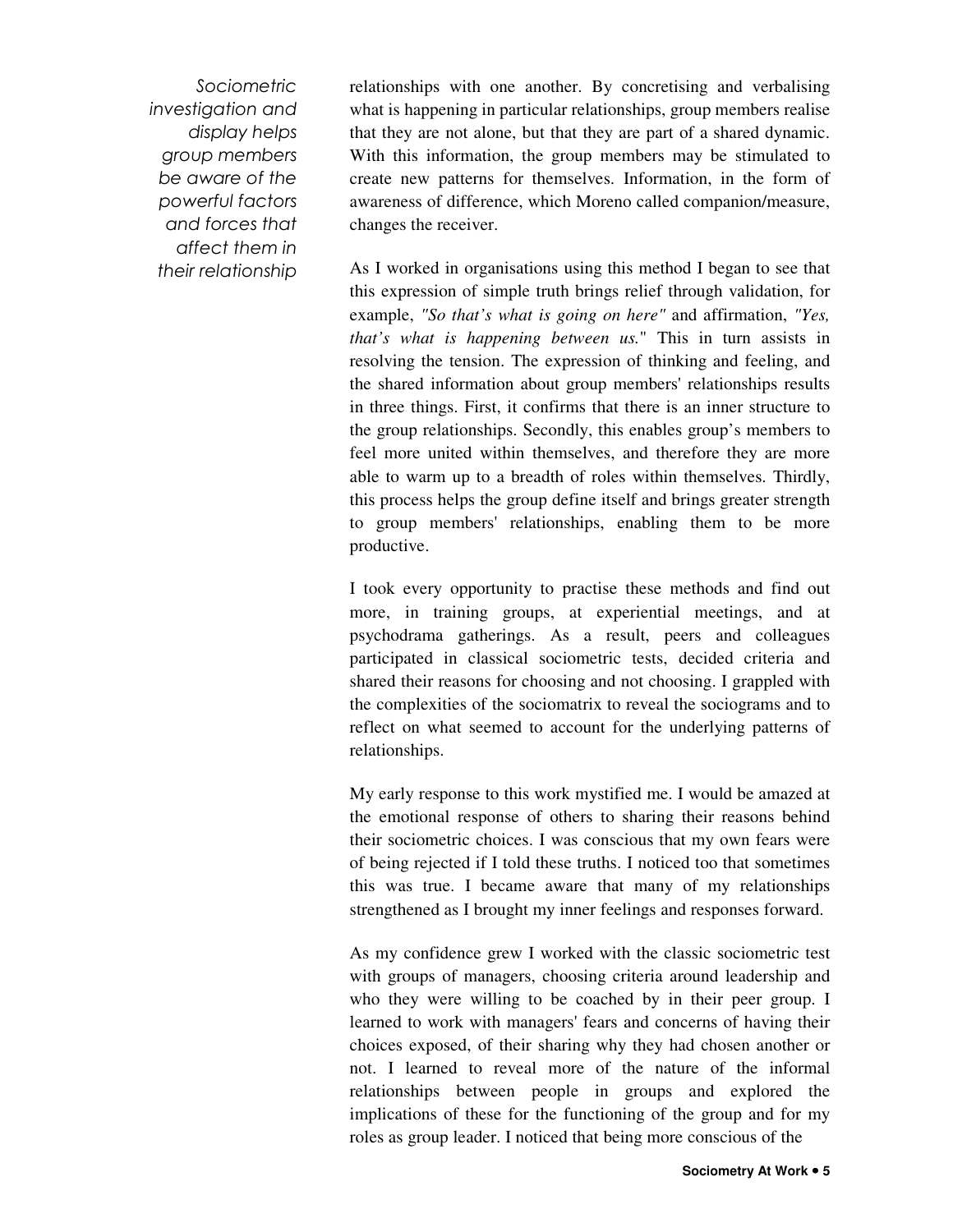Group members therefore had more information nature of the inter-relationships enabled me to bring forward my thinking about my interventions in groups. Group members therefore had more information and greater choice in deciding how to influence the groups they were leading and participating in.

As a result of these experiences, I have growing confidence in the concept that there is an inner and outer structure in groups as proposed by Moreno in his theories of sociometry. I have a definite sense that I can continue to make creative applications of these principles in my work in future.

## Acknowledgements

I wish to acknowledge a number of people who have inspired me to follow my interest in sociometry and have been there to encourage me and assist me over the past eleven years:

- Max Clayton encouraged me to reflect on the sociometry of the protagonist in psychodrama workshops. It was here that sociometry first came alive for me. Before my eyes, the invisible was made visible and this created magic for me. Max inspired me to apply these methods in both my own life and my work in organisations.
- Lynette Clayton, my primary trainer, taught me to use a systems analysis based on a modification of Homan's<sup>2</sup> model of group behaviour. With this simple model I sharpened up my observations of the impact of this work and my ability to report back to organisations strengthened.
- **Warren Parry** encouraged me to experiment with these methods during his training workshops.
- **Ann Hale's** generous interest in my work and detailed descriptions in her sociometry handbook gave me confidence to explore and experiment.
- My heartfelt thanks too to **Chris Hosking** who supervised my writing this thesis.

<sup>2.</sup> Boas and Armstrong (Eds) Experiential Psychotherapies in Australia, PIT Press, p88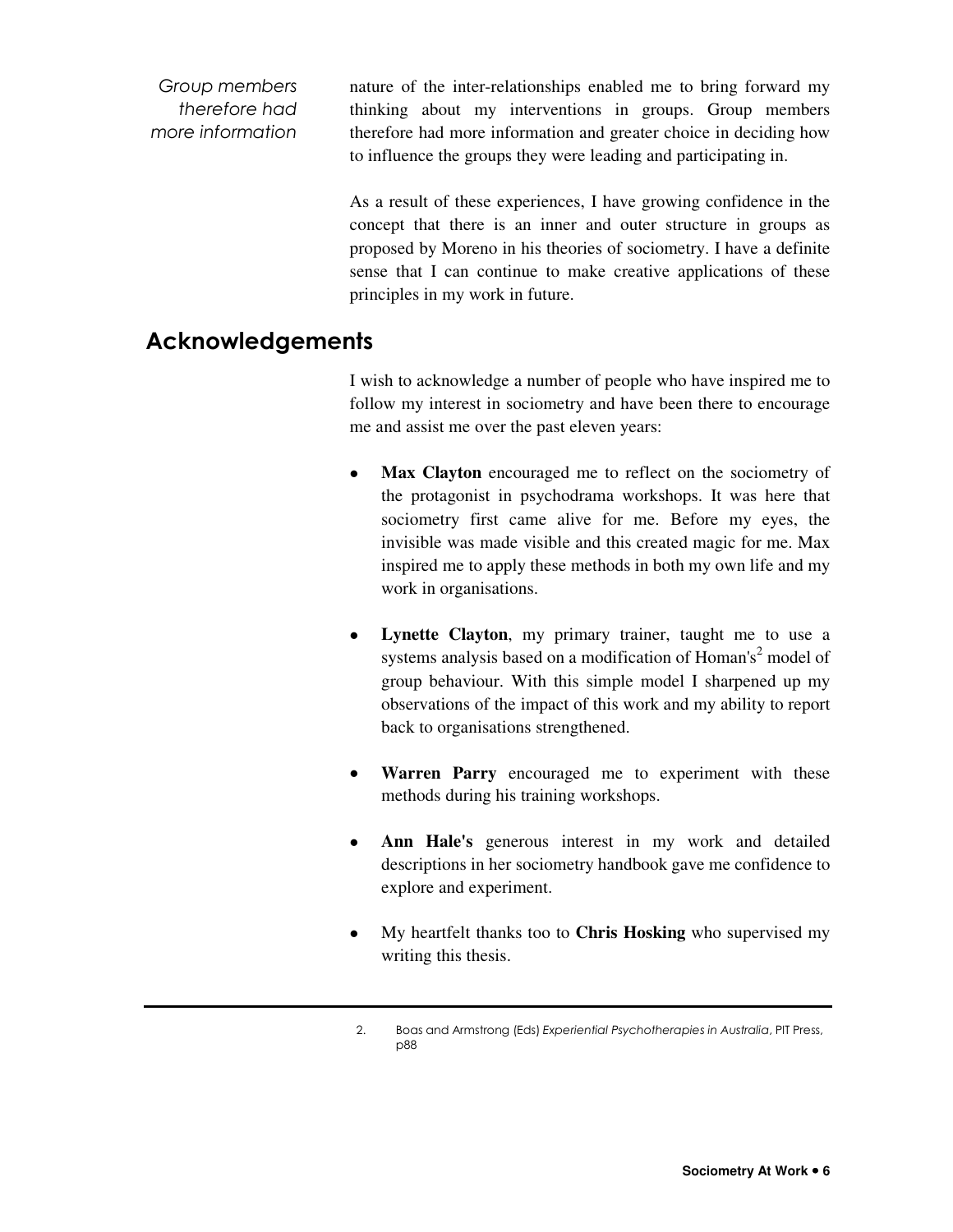for people to be spontaneous, and therefore be learning and alive, they need to be in emotional relationship with various others around them (companions) which support them and provide the range of roles necessary for life

As I worked as an organisation consultant, one aspect of sociometry captured my attention and provided the basis of this study. Through observation I noted depletion of the social atom and the consequent 'social death<sup>3</sup> or isolation of some individuals in organisations. Moreno describes the social atom as involving an individual and the people, near or distant to whom he/she is emotionally related at the time. It is a concept which arises out of sociometric measurement and observation. If the social atom of an individual is depleted, the ability of the individual to function in a spontaneous way is depleted. Specifically I have come to realise that for people to be spontaneous, and therefore be learning and alive, they need to be in emotional relationship with various others around them (companions) which support them and provide the range of roles necessary for life. It is the strength of these relationships which enables role development.

Moreno assures us that the term sociometry relates to its Latin etymology, *socius* meaning companion, and *metrum* meaning measure. He comments that both aspects have been neglected, in the deeper analysis of the meaning of sociometry. My own hypothesis arising from my studies with sociometry affirms the relationship between the two aspects of this definition.

Moreno describes the process which 'attracts' or 'repels' individuals to one another, that flow of feeling between people in relationship, as *tele<sup>4</sup>* . Tele is expressed in terms of being positive or negative. Tele can be described using different degrees of intensity, from neutral to weak to strong. The nature of the tele relationship may be expressed in terms of physical distance between two people either on paper, in real life or with miniature figures (Raimundo<sup>5</sup>). Display 3a (on the next page) is an example of tele relationships using a combination of Moreno's and Ann Hale's symbols.

Usually in organisations much attention is focused on the formal reporting structures. These structures are based on who relates to

- 4. ibid pp22-24 and p138
- 5. Raimundo, Carlos. 1995. Presentation and Discussion, ANZPA Conference, Adelaide

<sup>3.</sup> Moreno, J L. Sociometry, Experimental Method and the Science of Society, pp66-67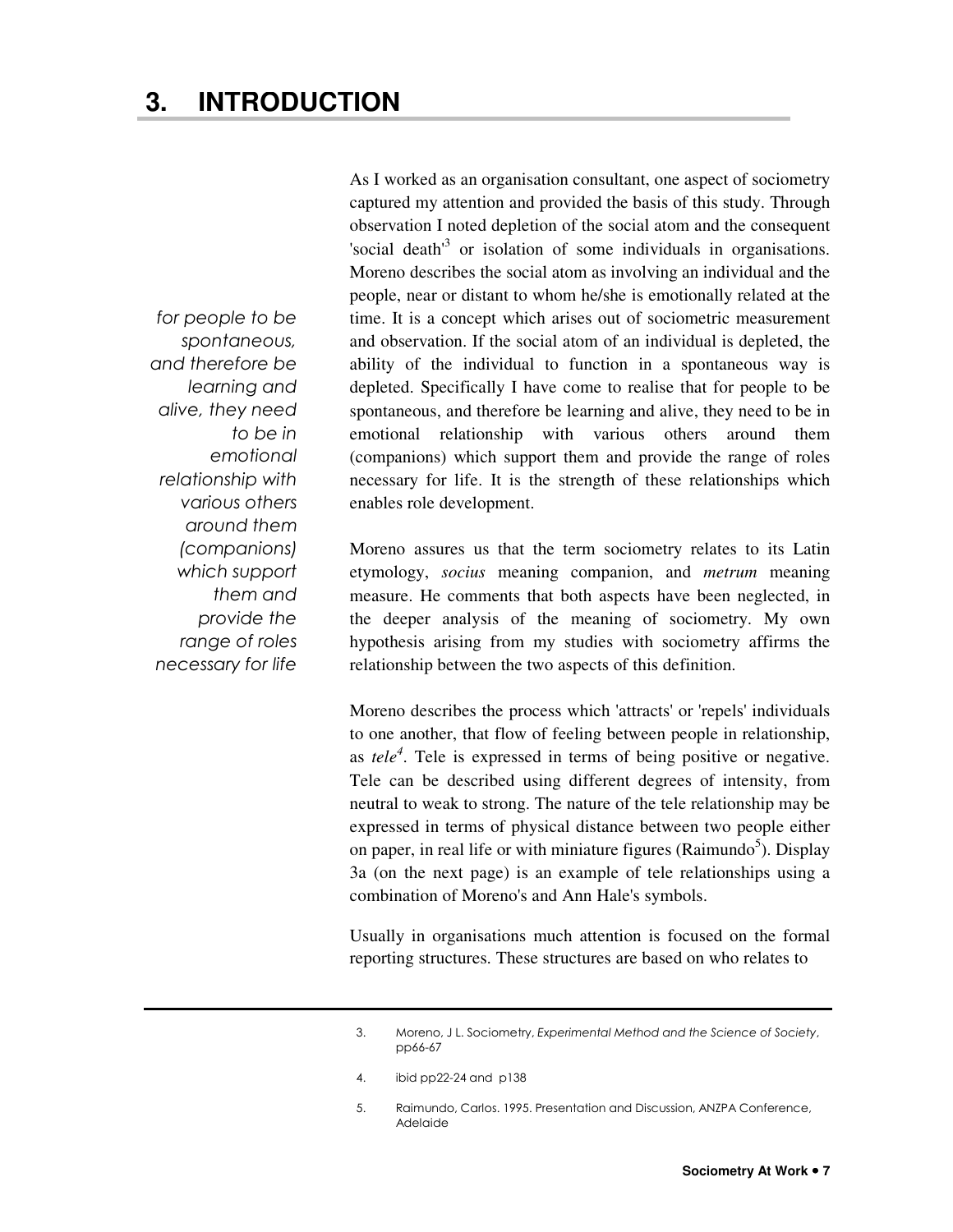

who for decisions in specific areas. This is known as management line authority. The people holding management positions and their functions are known. These structures are set up to handle everyday problems and are frequently behind comments referring to 'the hierarchy,' and might be described as the skeleton of the company.

In my work, I am increasingly invited into organisations to help people develop more satisfying and productive working relationships. I have found that I am aware of how my thinking as a sociometrist affects my approach to this work. My own observations and analysis of many of these situations is that it is the informal network of relationships - the 'tele' relationships, who agrees with whom, and who doesn't go along with whom - which influences and controls the actions of the group, and therefore their satisfaction and productivity.

Frequently I focus on the inner structure of relationships in the work group. In doing this I have noticed that it is important each group member has at least one positive relationship in the group. If this is not present, the work of the group tends to focus on interpersonal relationship difficulties, rather than business tasks.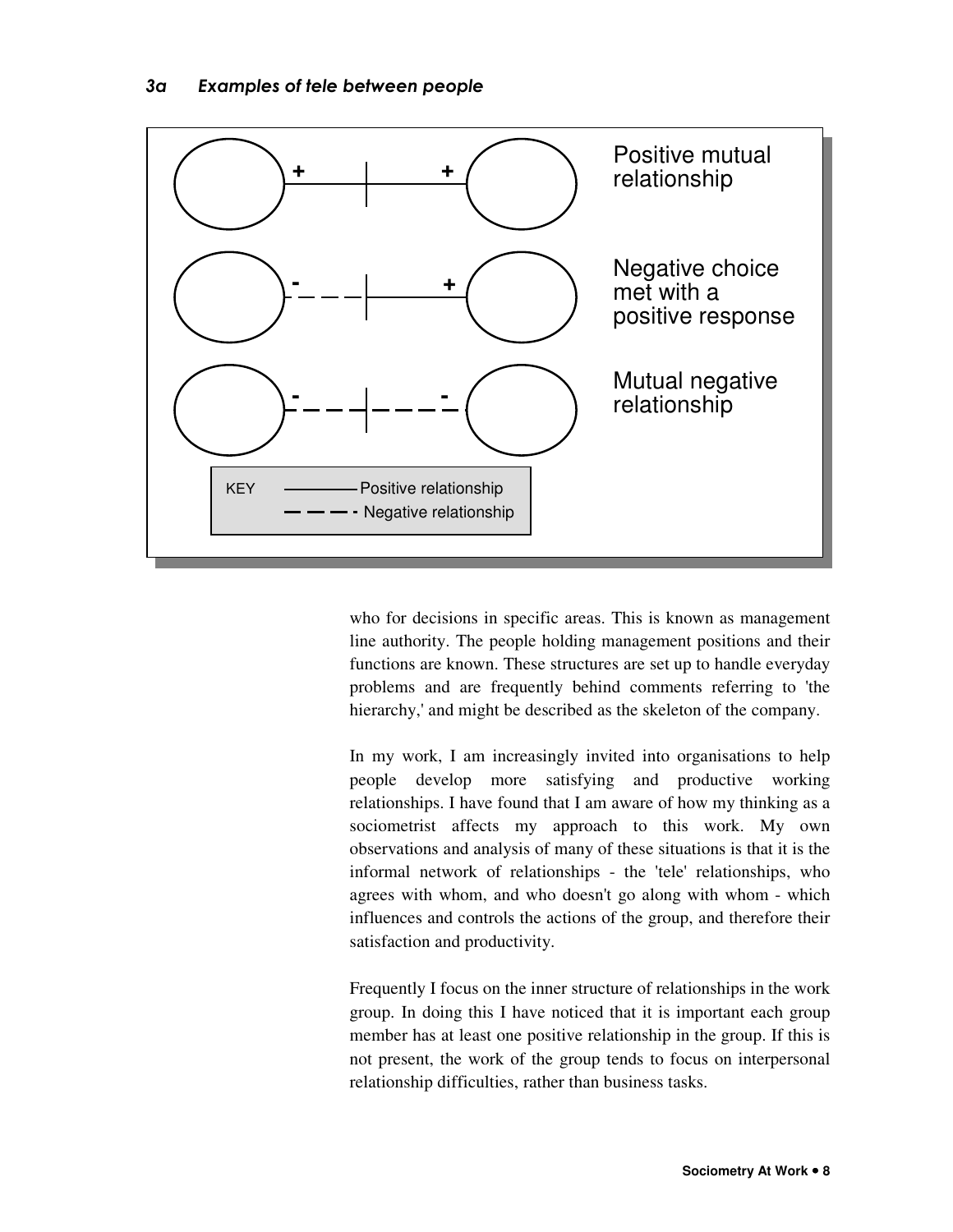My hypothesis is that when an individual's social atom is depleted in a work group, the ability of that individual to contribute to the work of the organisation diminishes and the work or the life of the group grinds to a halt. The 'new' work for the group then is the building of the relationships. If this 'new' work is not attended to promptly, there is a disintegration of the group caused by the increasing isolation of one or more group members. The group has a strong focus on the interpersonal relationship difficulties. Work centres around 'personalities' who appear to have extraordinary control over others, and who do not have managerial line relationships.

I have noticed that when the group has deteriorated to this point two things happen. One is that a schism appears between managers and staff, and industrial action is frequent and dominating. The other consequence is that group members find various ways to leave the group, e.g. through illness or new employment. I see my main task as a sociometrist working in organisations is to bring about a greater number of positive relationships between people, enabling the relationships to be strengthened, and to help the group set new formats that will enable these new bonds to be maintained.

This thesis describes one example of my work where I have applied sociometry in organisations. In the following paper I outline four areas of focus: a framework of thinking for assessing an organisational problem; the construction of a series of interventions to explore the problem; a display of the findings using sociometric methods; and a discussion of the implications of the results to the next intervention and subsequent development of the organisation. The project described took a total of three days over a two week period.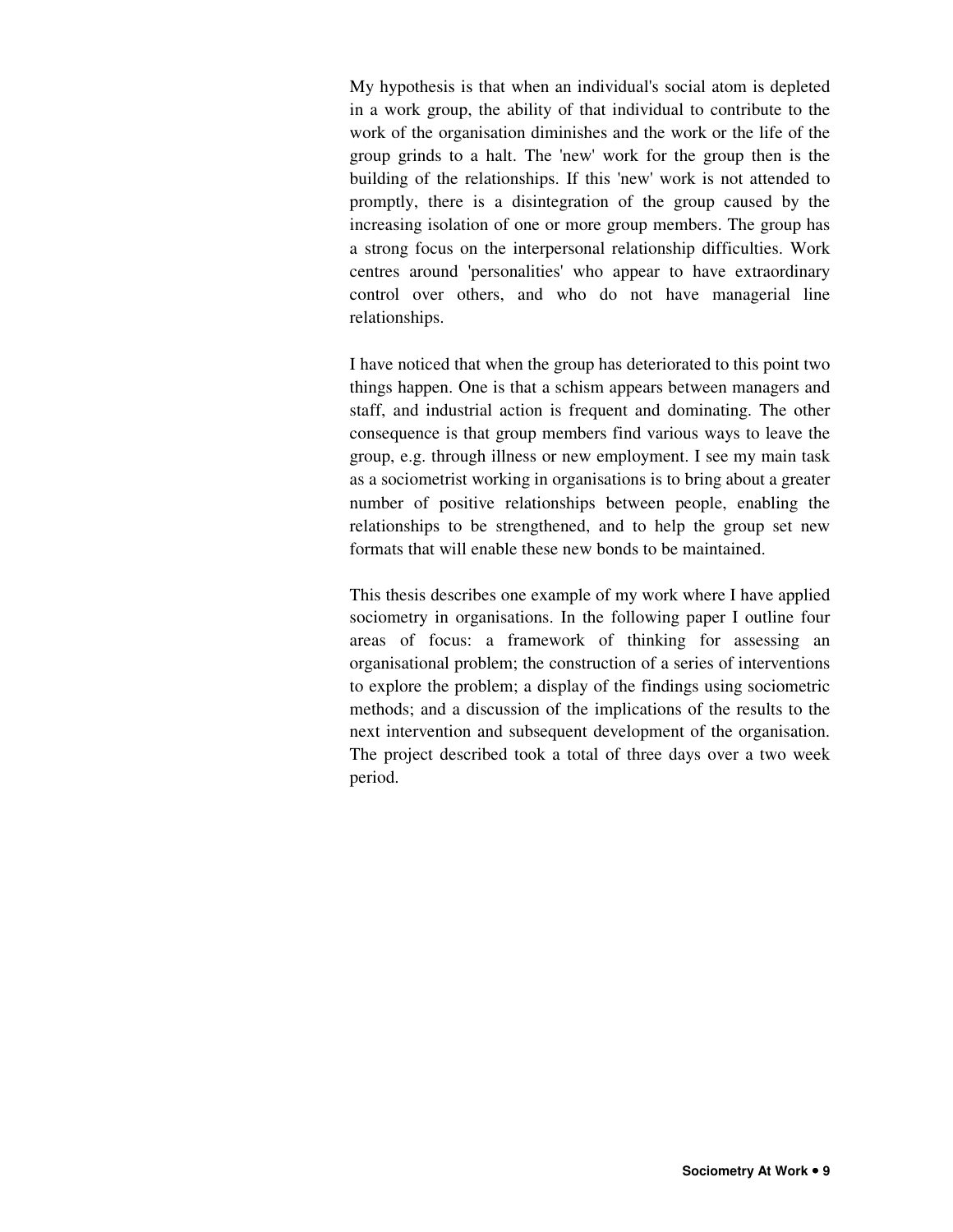## **4. SOCIOMETRY AT WORK**

Our task as consultants working in organisations is to assist our clients continue being efficient and productive. What is the basis of our thinking and our methods as we approach an organisation encountering a difficulty? Where do we begin? In my work, I tend to focus on discovering what is happening within the internal structure of a work group when an organisational problem emerges.

This literature review covers two related areas: the uniting factors within internal group structures; and the options, concepts, and methods for sociometrists assessing and exploring these.

## 4.1 Review of literature

At the basis of sociometry is the notion of *tele,* that flow of feeling which attracts individuals to each other or which repels them. Tele is a two way process and therefore forms the basis for an assessment of relationships between people. Moreno<sup>6</sup> makes distinctions between tele, and empathy and transference, the latter two more depicting flow of feeling which is one-way.

The external structure of the group, that is, the formal organisation structure usually reflects the decision and responsibility structure of the group. However Moreno draws our attention to the inner structures of groups. Why would an inner structure occur? Why is it that the outer structure does not fulfil the needs of group members? Moreno's work proposes that for a group to function effectively, it is insufficient to only attend to the formal structure of a group and that without attention and intervention to the sociometric dynamics, ie the tele relationships between people, the group will eventually lose all its creative life.

Moreno's work showed that the basis on which any two people get together sociometrically is determined by criteria, "the common motive which draws individuals together spontaneously, for a certain end."<sup>7</sup> There are likely to be a myriad of ever-changing internal group structures, with people being drawn together on differing criteria. These subgroupings "give to the overt and tangible human society a deeply unconscious and complicated 'infra' structure."<sup>8</sup>

| 6. | Moreno, JL. Who Shall Survive? Foundations of Sociometry. Group |
|----|-----------------------------------------------------------------|
|    | Psychotherapy and Sociodrama, Student Edition, Royal Publishing |
|    | Company, 1953, p 142                                            |
|    |                                                                 |

- 7. ibid p69
- 8. ibid p69

There are likely to be a myriad of ever-changing internal group structures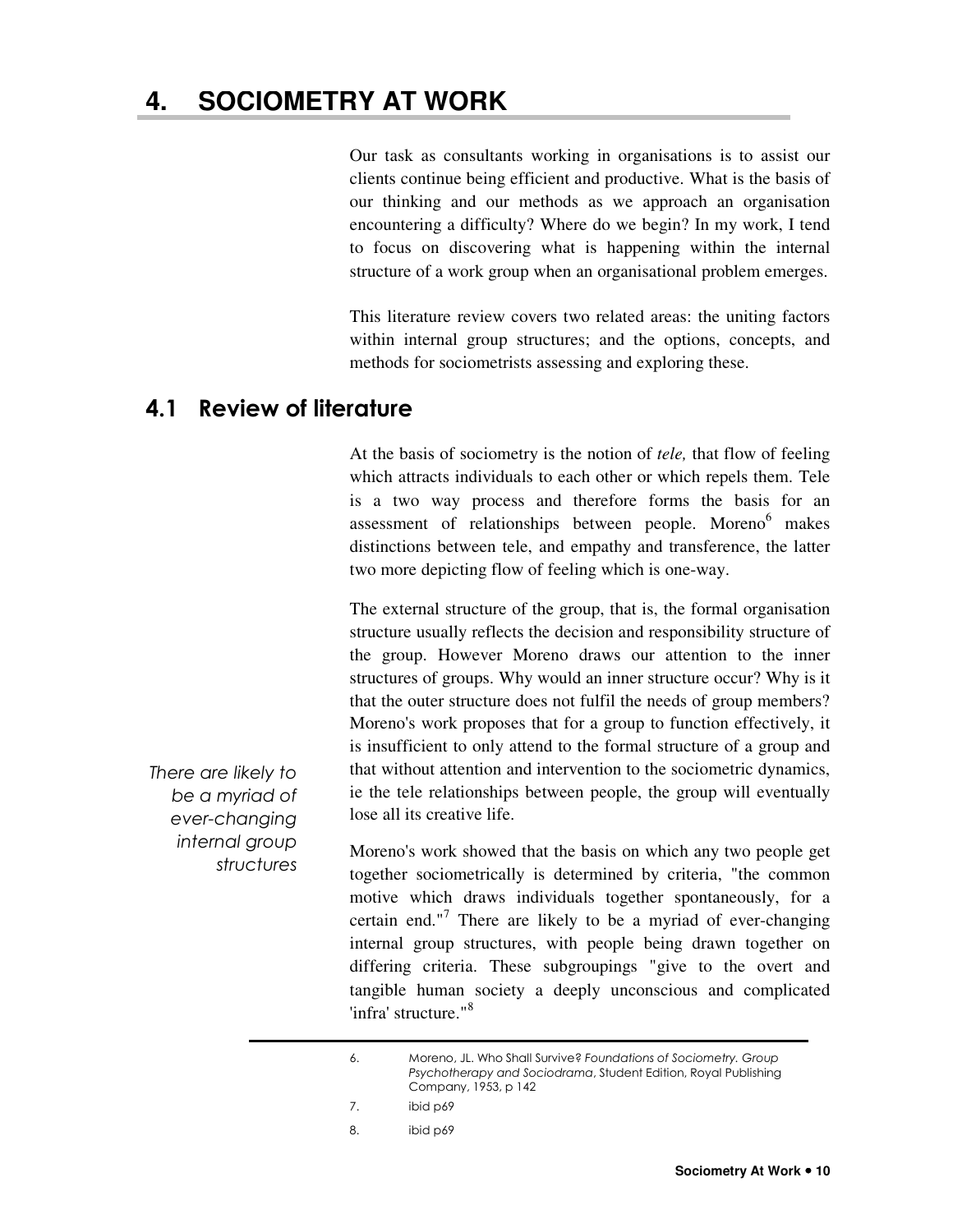Moreno points out that the sociometrist's interest lies with groups which are built around strong criteria. The sociometrist is able to work with criteria in the form of questions, e.g. *Who in this group do you want to sit beside you at work? Who in the group do you go to for advice on a work problem? Who in the group do you see providing satisfying leadership in the pending project?* 

Bion<sup>9</sup> observed two distinct groupings within the structure of therapy groups: a work group where group members acted as if they were in tune with the group's goal, and the basic assumption group where group members acted as if they were in the group for some other purpose. He identified three assumptions as uniting factors for group members in relationship to the group leader. He termed these the dependency assumption, the fight-flight assumption, and the pairing assumption. He noticed subgroupings forming around these.

Schein<sup>10</sup> noticed that groups formed for purposes other than the immediate task at hand. He identified that it is precisely because an individual brings multiple other group identities into any group family, occupation, neighbourhood, friendship groups, prior employers, cultural experiences and so on - that he or she experiences new situations with anxiety. The anxiety is present before new configurations, new identities, and new associations are built. He observed three main interpersonal needs operating as dynamic forces for association:

| Inclusion, Identity        | $-$ Who can I be in this group?                                          |
|----------------------------|--------------------------------------------------------------------------|
| Control, Influence & Power | $-$ How much will I be able to<br><i>influence what happens</i><br>here? |
| Acceptance and Intimacy    | - Will I be liked and accepted?                                          |

He reported group members' responses produce further anxiety and preoccupation when meeting these needs in the group is thwarted, and positive energy when these needs are being fulfilled.

My study focuses particularly on using sociometric methods to explore and assess what is going on in the internal structure of an organisational group when there are problems or difficulties. It is specifically based on Moreno's<sup>ll</sup> concept that there is both an

<sup>9.</sup> Bion, WR. 1959. Experiences in Groups. Tavistock

<sup>10.</sup> Schein, Edgar H. Organisational Culture and Leadership, A Dynamic View. Jossey-Bass Publishers, 1986, p150

<sup>11.</sup> Moreno, J.L. Sociometry, Experimental Method and the Science of Society, Beacon House, 1951, p31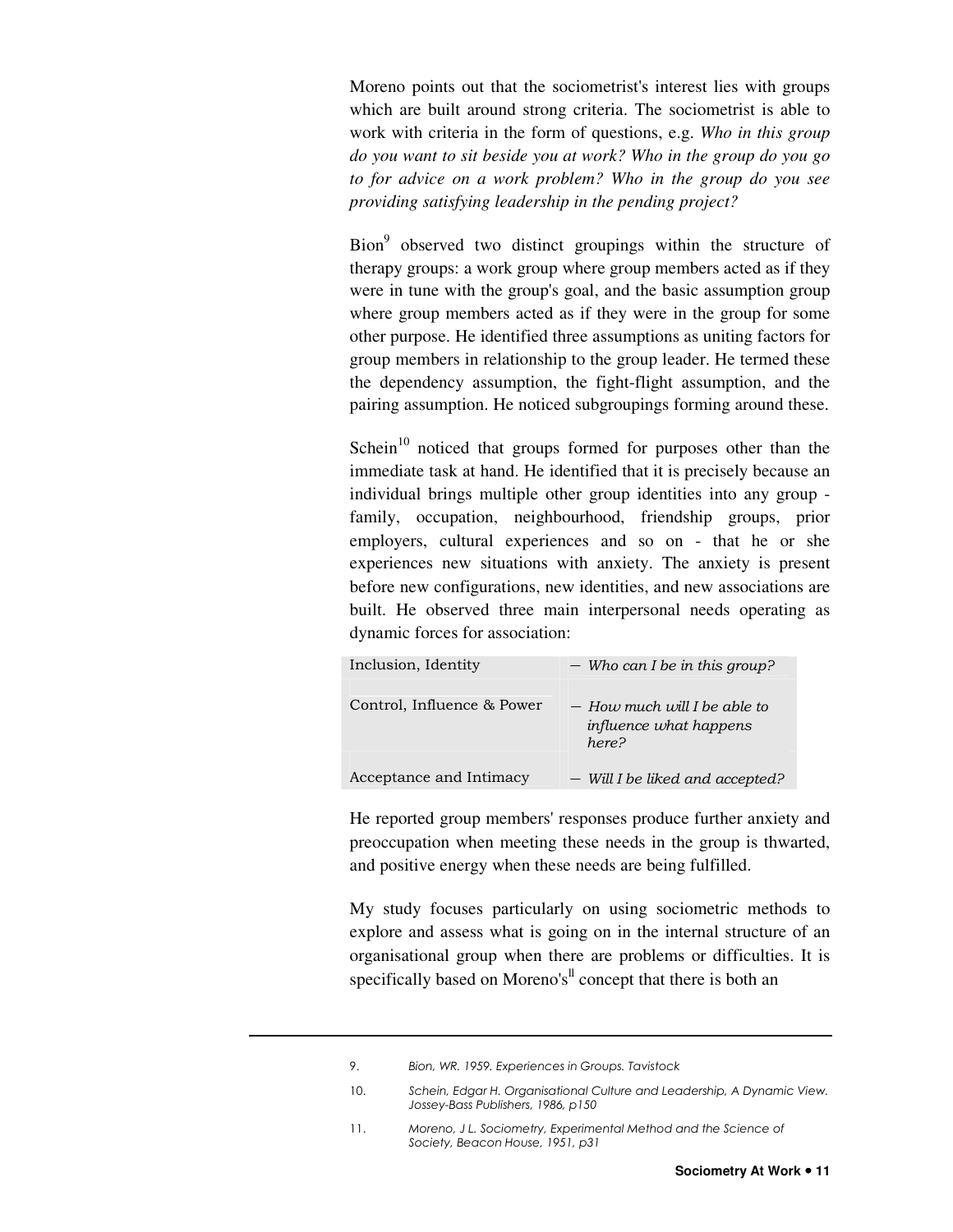external and internal structure in groups. Moreno makes distinctions between diagnostic criteria which tend to be associated with reporting past actions, and action criteria which take place in the present and in the presence of the group among whom choices are being made. Essentially action criteria questions are of exploratory value if they are significant to the members of the group at the time of the test.

Moreno outlined four requirements of sociometric explorations:

- a) that the participants in the situation are drawn to one another by one or more criteria
- b) that a criterion is selected to which the participants respond, at the moment of the test, with a high degree of spontaneity
- c) that the subjects are adequately motivated so that their responses may be sincere
- d) that the criterion selected for testing is strong, enduring and definite, and not weak, transitory and indefinite<sup>12</sup>

The application of sociometric methods as a practical method for understanding and organising groups in a wide range of settings has been recognised. (Carlson-Sabelli et  $al<sup>13</sup>$ ).

There are a number of options for the consultant working with organisation problems. Breen<sup>14</sup> discusses structures and processes of organisations and describes the roles consultants may take on:

- The product consultant we provide you with this
- The doctor-patient consultant we think you need to do this
- The process consultant working alongside the client to discover where are we now, where do we want to be, and how are we going to get there?

Sociometry provides the process consultant with significant concepts and methods for organisation assessment and development. The role of the sociometrist is to do with the discovery of 'where we are now.' Williams<sup>15</sup> describes the role of the sociometrist as "not recommending anything but (is) simply

- 13. Carlson-Sabelli, Linnea, Sabelli, Hector and Hale, Ann E. Sociometry and Sociodynamics, p 147
- 14. Breen, Michael, "Sociometry and Organisations" Thesis presented for Assessment as Sociometrist, 1990, p 19
- 15. Williams,Antony...Clinical Sociometry to Define Space in Family Systems" Journal of Group Psychotherapy, Psychodrama and Sociometry, Fall 1994, p 128

<sup>12.</sup> Moreno, JL. Who Shall Survive? Foundations of Sociometry, Group Psychotherapy and Sociodrama, Student Edition, Royal Publishing Company, 1953, p71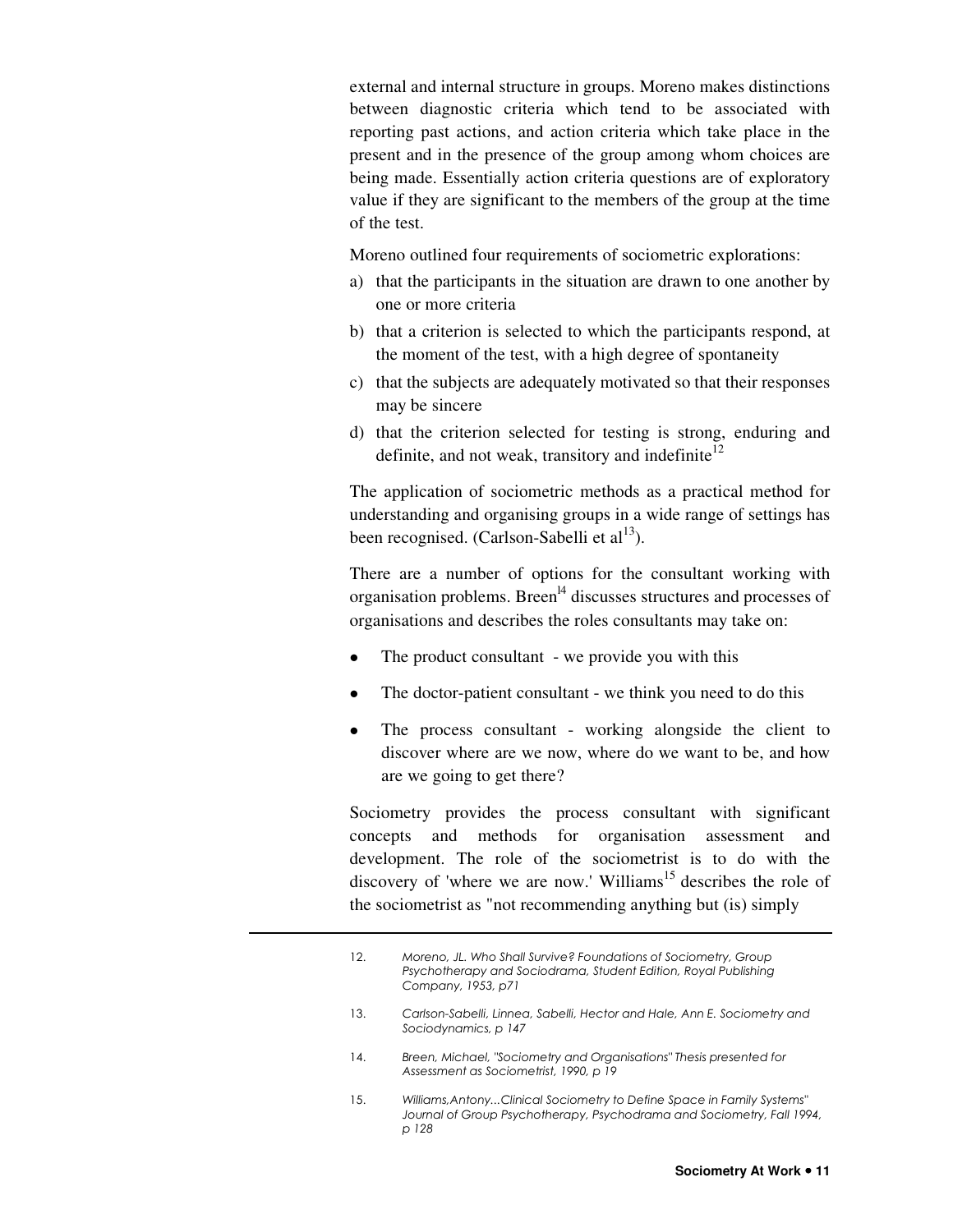providing ways for people to describe their relationships."

One sociometric method used to describe relationships in organisations is the sociogram. Breen<sup>16</sup> affirms "the power of making a map of what is happening within the group - of making the invisible visible, so that groups and individuals can choose whether to make the changes necessary to function as a successful working group." He gives examples of his work and reflects on some of the conditions for successful and unsuccessful sociometric applications in organisations in *Applied Sociometry*. Williams<sup>17</sup> comments "Appropriate sociometric interventions can extend systems' definitions of themselves and allow room for change."

Allied to the literature on the external and internal group structure is an emerging body of literature applying sociometric methods in business and organisations. David Krackhardt and Jeffrey Hanson<sup>18</sup> in the Harvard Business Review write about the company behind the chart, and affirm the notion that 'much of the real work of the company happens despite the formal organisation structure... these networks can cut through formal reporting procedures to jump start stalled initiatives and meet extraordinary deadlines. But informal networks can just as easily sabotage companies best laid plans by blocking communication and fomenting opposition to change, unless managers know how to identify and direct them'. They identified some criteria on which to assess the informal network of relationships -"Who do you go to for advice on your work" and "Who do you trust to keep in confidence your concerns about a work related issue?" They then compared advice networks to trust networks and drew implications for designing work teams, and making managerial appointments.

The literature reviewed describes Moreno's notion of the relationship between the internal and external structure of a group. There is increasing applied use of sociometric methods in assessing 'what is happening' in the internal structure of groups in organisations.

much of the real work of the company happens despite the formal organisation structure

<sup>16.</sup> Breen, Michael D. "Applied Sociometry" Journal of Group Psychotherapy, Psychodrama and Sociometry, Volume 47, No 2, Summer, 1994, p57

<sup>17.</sup> Williams, Antony. "Clinical Sociometry to Define Space in Family Systems" Journal of Group Psychotherapy, Psychodrama and Sociometry, Volume 47, No 3. Fall 1994, pl26

<sup>18.</sup> Krackhardt, David and Jeffrey Hanson. "Informal Networks: The Company behind the Chart" Harvard Business Review, July August 1993, p 104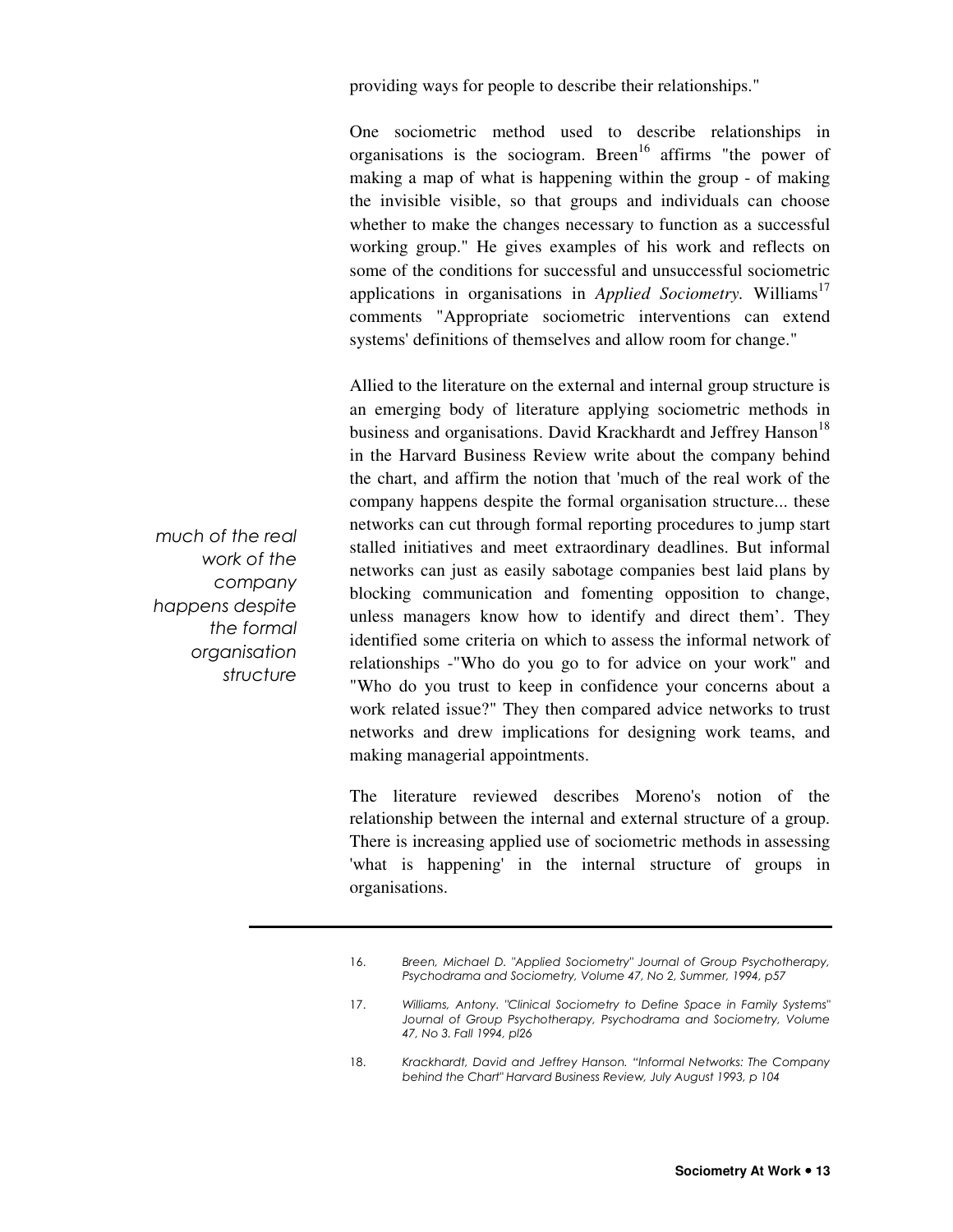## 5.1 Background noise

Alarm bells were ringing. Our initial meeting had gone over time. Already I am thinking that I might be working with a group where role boundaries overlap and working agreements are ignored. My next consulting project is beginning to unfold.

## 5.2 The company

The company has a national identity, is ten years old, and eight people are employed. The majority of staff have been with the company for an average of two and a half years with the range from three months to five years. Their business is in providing publication services to large corporations.

There are two main service groups in the company: one focuses on external relationships and obtaining business with clients (the marketing group), the other produces the materials clients want (the production group). Increasingly, the second group are developing client relationships focused on specific production details, and are meeting production deadlines. There is also a receptionist who answers all incoming phone calls, links callers to the appropriate person, word processes documents, co-ordinates outgoing mail and runs errands for managers and staff.

There is a formal organisation structure, (refer Display 5.2a). The work context requires tight deadlines for work being produced, a high level of co-operation among staff and use of technology. Staff work extended hours to meet deadlines. All these facets are. expected by the managers as part of the job.

The office area has been recently upgraded and is elegant, with leading contemporary design and colours. The shared work space is open plan, meeting rooms have glass walls and it is easy to see what is going on. The exception is the Managing Director's office which is enclosed with a wooden door.

## 5.3 The presenting problems

I meet with the Managing Director (Jeff) who is also a Director of the company. From time to time we are joined by the second Company Director (Gianna), who is also one of the Production Assistants. These two Directors report their dissatisfactions with staff repeatedly missing deadlines and the staff's apparent resentment at working long hours.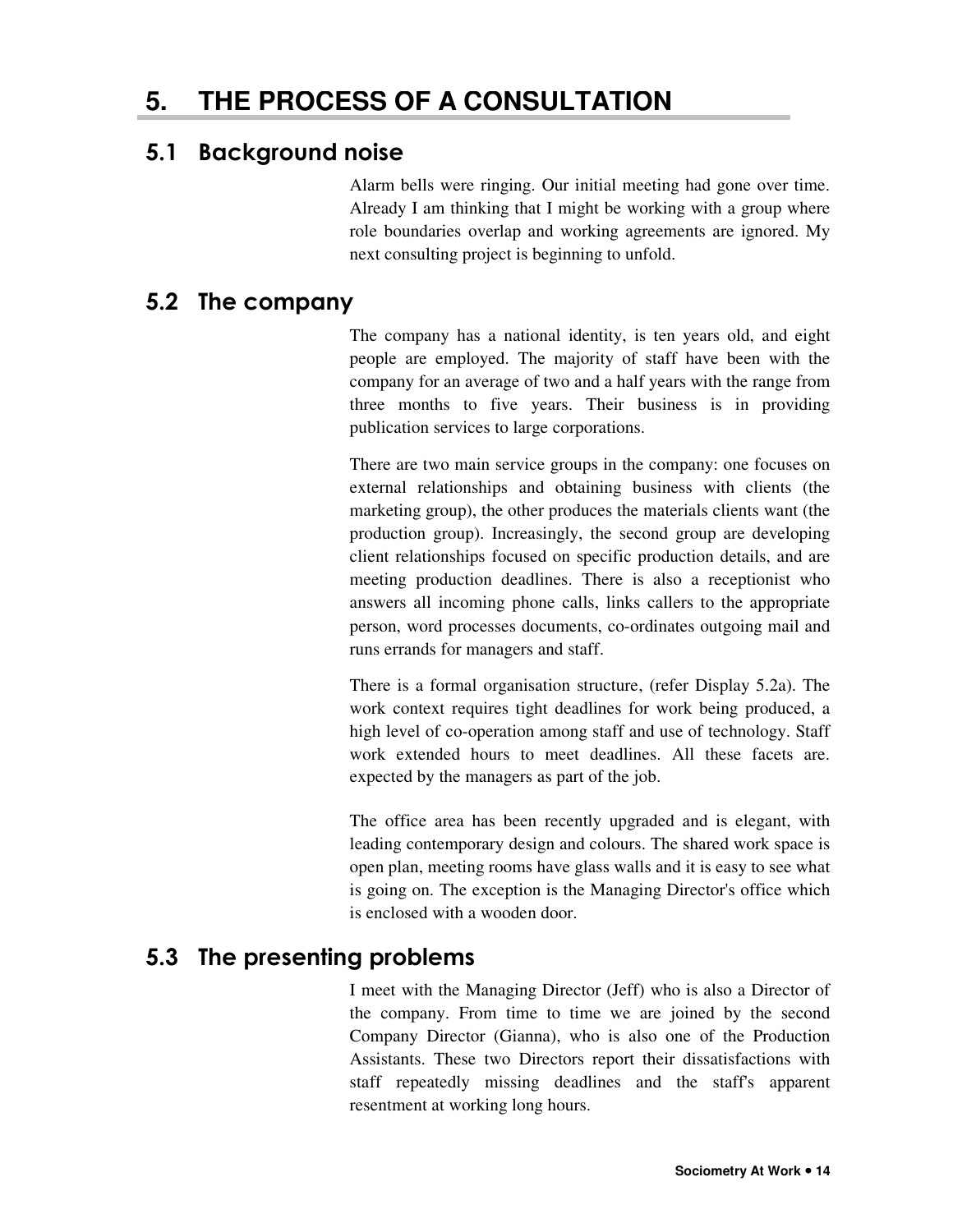#### 5.2a The Company Structure



The Managing Director reports that staff are reluctant to contribute in the irregular group meetings, leaving him increasingly uncomfortable about these meetings and not being able to put his finger on the problem. He reports staff have become increasingly focused on interpersonal relationships and spend considerable time on personal phone calls. They talk in small groups and cliques and in his perception are not focused on the work of the company. He also notices that staff are taking time off from the job for illness and "no real reasons".

During this meeting, I become aware of considerable defensiveness on the part of the Directors. They report that *"This is a small family business,*" *"We can't keep pouring money in,*" *"We do have an exceptional environment for people to work in,*" and of one staff member *"She hasn't kept up with technology.*"

My assessment, at this point, is that while this is a relatively small group of people, subgroups of Director(s) and staff have formed and withdrawn from each other, and the relationships between the two are negative. As a way of coping with this negativity, the staff have apparently withdrawn from the Directors, and the Directors are puzzled and defensive. I also become aware in this briefing meeting that we are in a glass-walled room with the door closed. Voices are low. From time to time the Co-Director looks around as if to check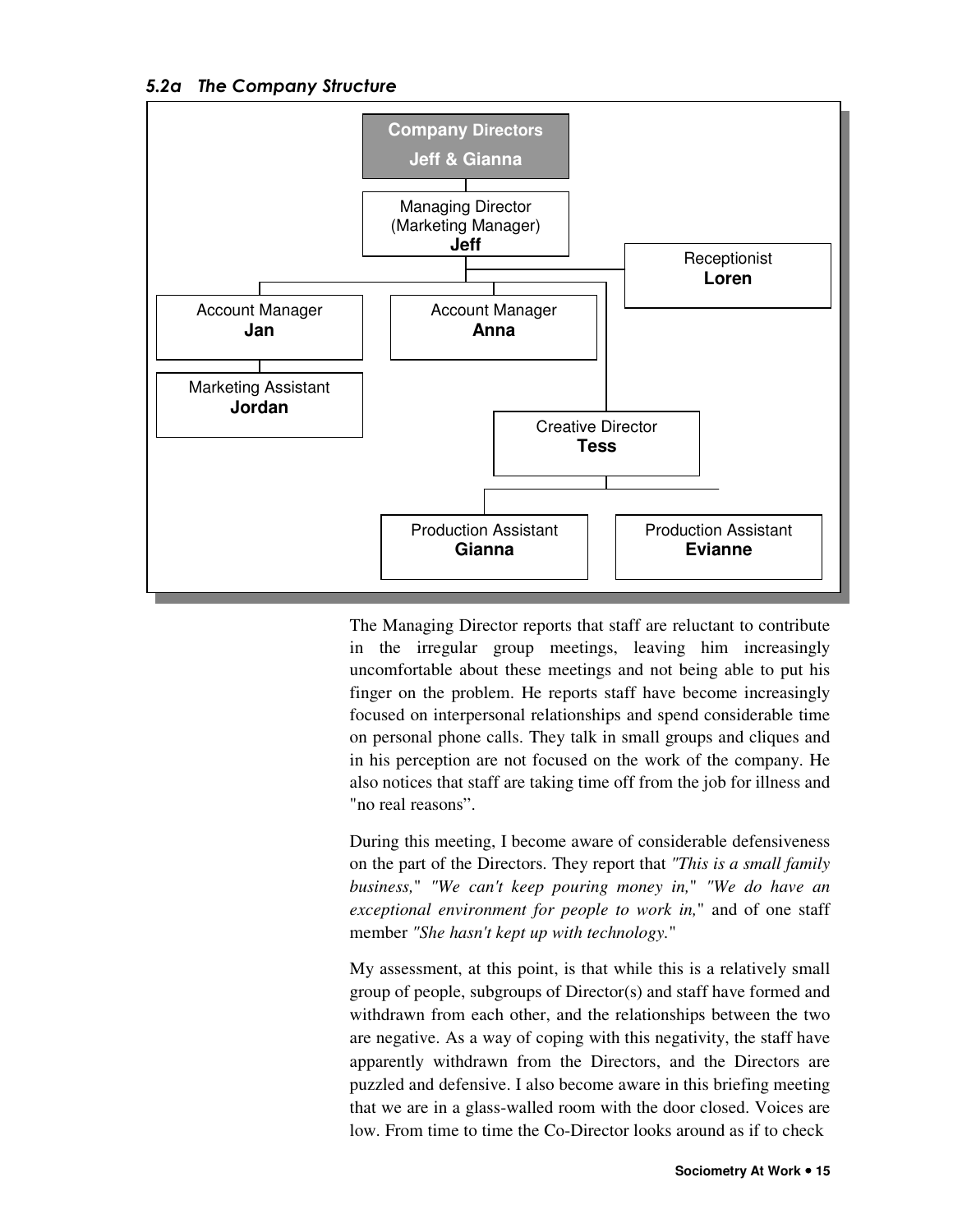whether someone is watching. The atmosphere is one of anxiety and secrecy. I comment on this. Gianna responds by saying "The walls are thin and not soundproof."

From the stories of the two Directors, the problems outlined appear to be discussed in the informal network among staff. They report staff getting together in twos and three during work time and at breaks and disbanding when one of the Directors become visible. There are intense discussions in the bathroom and silence when Gianna walks in. It seems to me at this point that our discussion is tending to replicate a similar pattern of getting together then disbanding if someone is likely to overhear us.

Again my alarm bells are ringing. What is going on here? What has happened to have Directors criticise staff and staff apparently withdraw from their working relationships with their Managing Director? I feel convinced that something has happened to create this apparent mistrust.

I put my perceptions on paper. (Refer Display5.3a)



5.3a Perceived relationships between the Company Directors and the staff

In my experience it isn't workable to have negative relationships between managers and staff: managers rely on staff to do the work of the company and staff rely on managers for direction and decisions. When I share this perception with the Directors, we agree.

The Managing Director continues. He had recently discussed these concerns with a member of staff, Jan. Jan had been unwilling to discuss details with him and she reported that the staff had asked for 'someone' to come in to assist in sorting out these issues. Jan had discussed her concerns with another consultant working with the company, Bill. He had recommended me to staff and to the Manag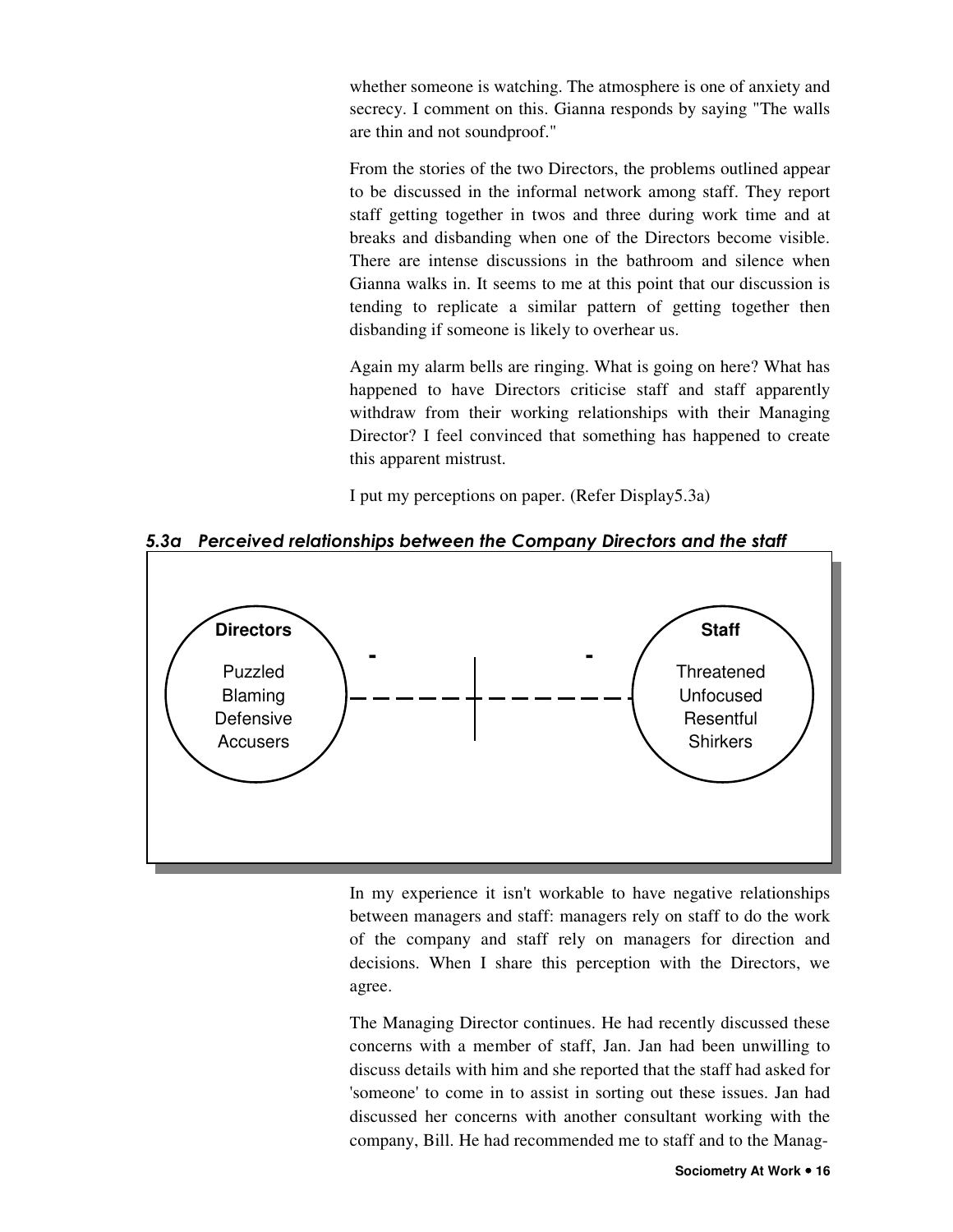ing Director. Bill himself reports positive relationships with both the Managing Director and the staff, and works with the company at times when they need project management expertise. Bill and I are colleagues and from time to time we discuss aspects of our work. Hence the Managing Director's invitation to me. As a consultant I am alert to some positive problem solving roles in the company. There is an agreement by both managers and staff that there is a problem, and an apparent willingness to discuss the problems and possible solutions with an external person.

The story from the Managing Director continues. Until recently, the Creative Director along with the two Company Directors, had managed the overall company. They had met frequently and discussed the development of the business alongside the day to day detail of current projects. In the previous six months, however, these three had not met for any company discussions. Why was this? Again I was thinking that there was a breakdown of the relationships, this time among the managerial group. The consequences of this means the Directors have ceased communicating with the Creative Director on company matters. (Refer Display 5.3b).

As a sociometrist, I am thinking that the likely impact of the two Company Directors discussing company concerns effectively isolates the Creative Director from the established managing and problems solving roles essential to the functioning of the company.



5.3b Historical and current company management groups

**Sociometry At Work 17**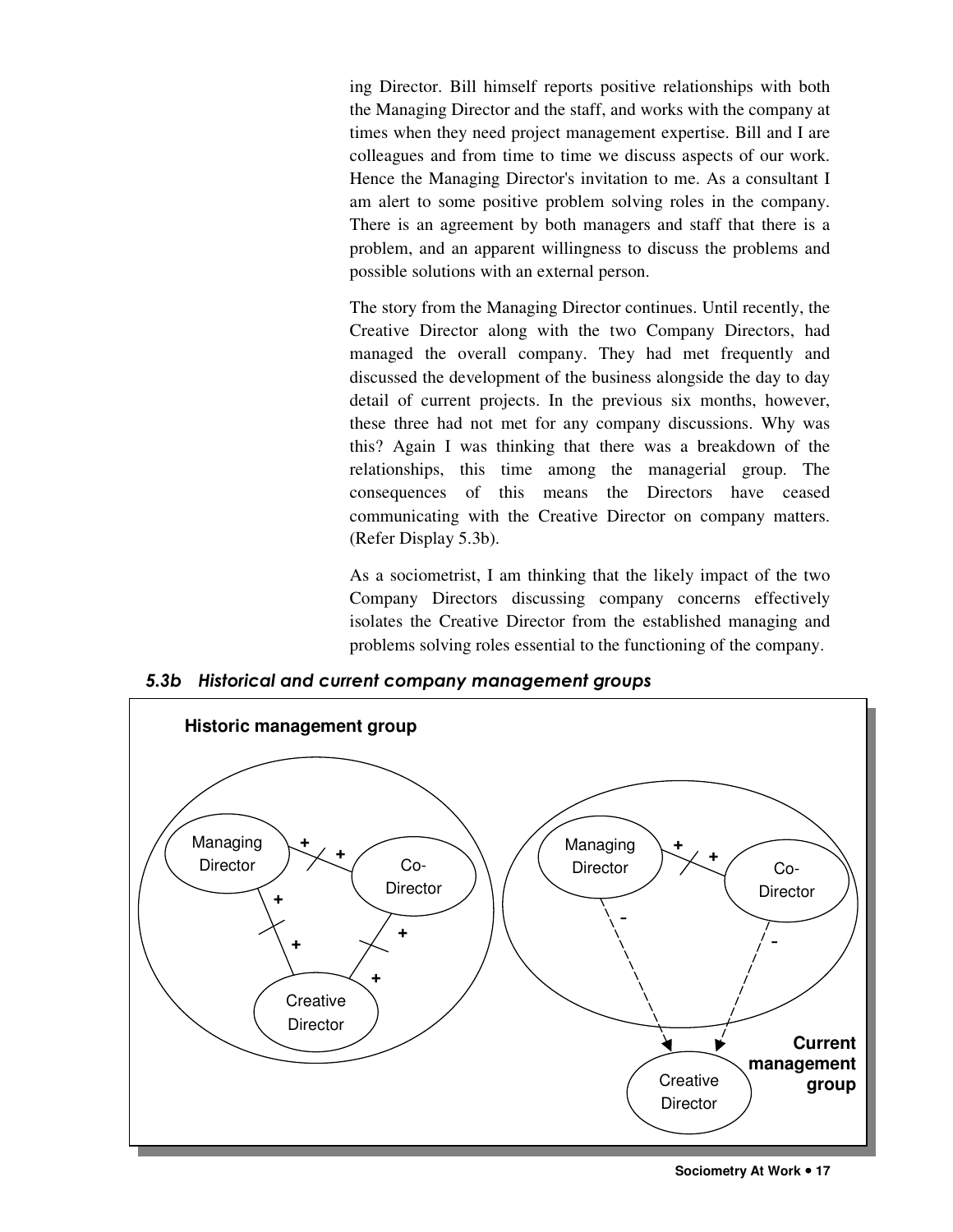In this company, the situation is compounded in that Co-Director is also one of the staff; a production assistant reporting to the Creative Director. As a sociometrist and a consultant, my thinking is that it is likely that the reported mutual negative relationship between the Co- Director and the Creative Director is being taken into their day to day roles, and that this relationship is likely to be influencing other staff relationships. I am alert to discovering what this influence might be (See Display 5.3c), and how this relates to what is being reported.



#### 5.3c Perceptions of the subgroups

At this point in this initial meeting, the two Directors outline a plan to end the employment of the Creative Director. Their view is that she had fallen behind in her ability to contribute professionally. One of their justifications is that computers are increasingly part of the design business and she has not yet upskilled in that area. The Directors then share with me a proposal for restructuring the company.

Essentially they want to redefine the formal organisation relationships. Their proposal is to have Gianna take over the role of Creative Director when the incumbent leaves. Gianna is highly skilled in the computer area, and has developed her ability in many areas of the company in the past two years.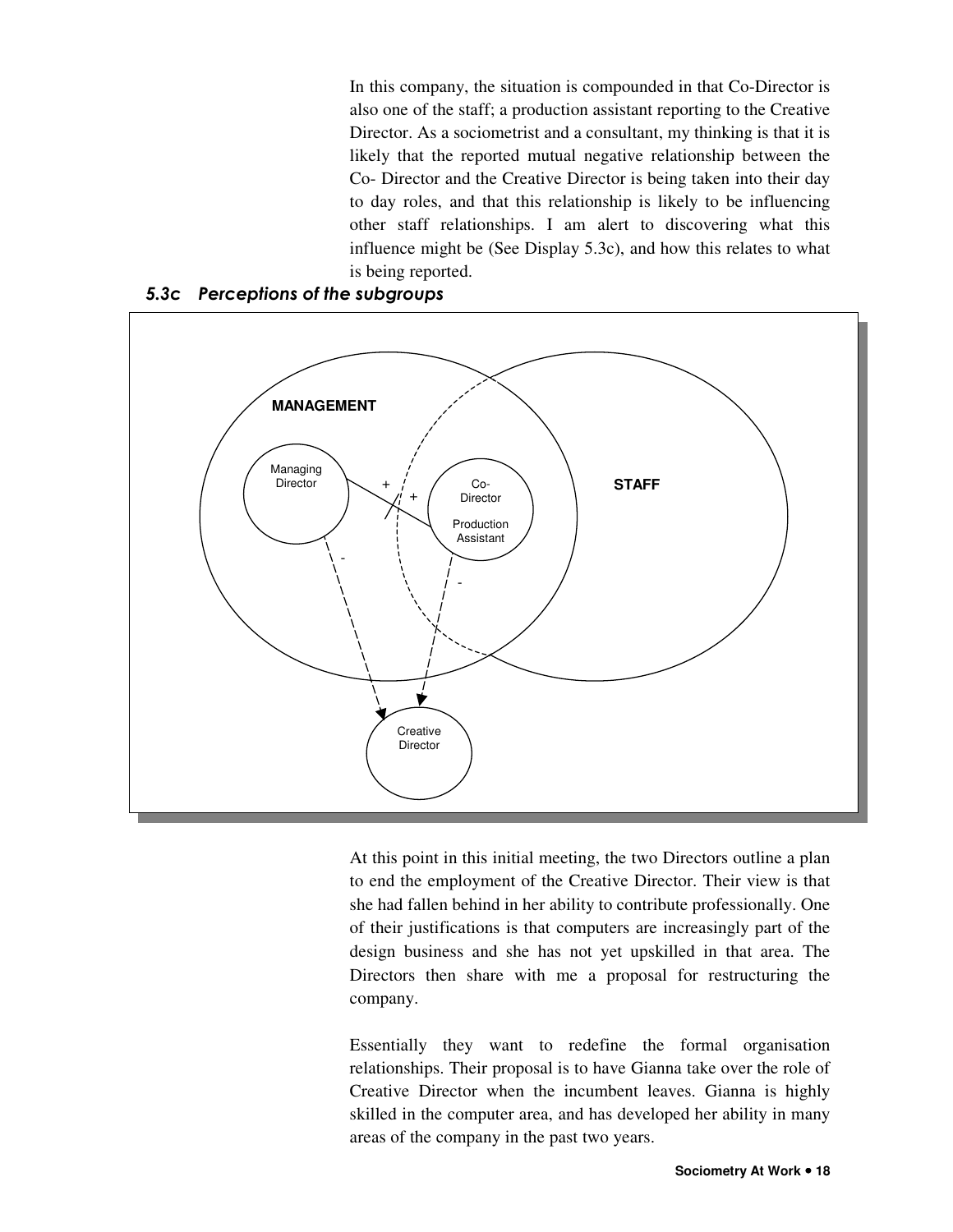My interest and attention to the nature of both the formal and informal organisation relationships has been captured. In our first meeting, I discover that the two Company Directors are married to each other, and both have functions in the company - Jeff is the Managing Director, and Gianna a member of the production team. (Refer Display 5.3d).





From the interviews with the two Directors, my perception is that there is positive tele between the two Directors, and between the two in their functions as Production Assistant and Managing Director and negative tele from Jeff to Gianna's positive tele in the marriage partnership. In among this range of roles and sociometric relationships between these two people, I have two concerns.

One is that it appears the formal (the two Directors) and informal relationships, (Managing Director and staff member) are conflicted. It is unclear to me whether these plans of restructuring are emerging from the two Directors, from the marriage partners, or from a manager and one of his staff. My assessment is that this lack of clarity is likely to be confusing to staff too. Again, as a sociometrist, given the plan the two Directors have come up with, and the atmosphere of the briefing meeting, I am thinking that there is collusion in rejecting the Creative Director from the management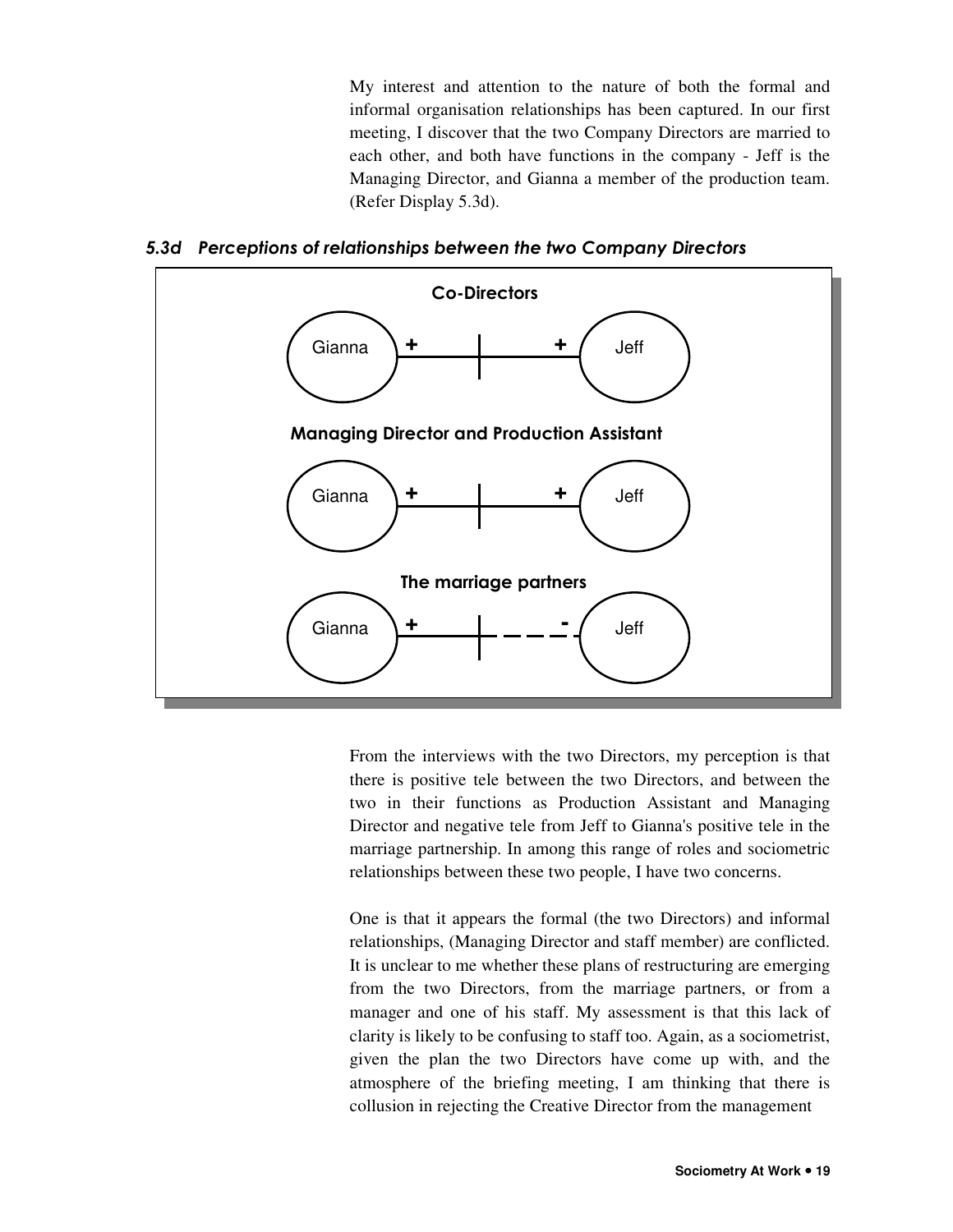the formal... and informal relationships... are conflicted group, and perhaps the organisation. (Refer again Display 5.3c). I am intrigued by this and want to explore both the impact of what is happening in this organisation and how relationships in the group might be rebuilt.

> My second concern is as a consultant. My thinking conflicts with the Directors'. My opinion is that their proposed restructure alongside the presenting problems is premature, and not likely to work. It is more likely to create further difficulties as it has not been developed by those in the current formal structure. While this might not be a problem in itself, the absence of a forum to raise, discuss and resolve concerns is. My thinking is that others in the company are likely to be confused too, as to who to relate to on what issue, and who to go to for decisions.

## 5.4 The brief

My task was to discover what the staff dissatisfactions were and to create a process to resolve these dissatisfactions. I was also to discover whether the proposed 'restructure' would work; how this might be done, and the possible consequences of it.

## 5.5 The assessments

My assessment is that there is a conflicted relationship between what the Company Directors outlined as 'problems' and the 'solution' they are presenting. My opinion is that this is likely to be a mirror of what is going on in the company in terms of unclear and negative relationships.

My assessment focuses on four areas:

- The formal structure in the organisation for problem solving and decision making has broken down
- The working relationships between managers and staff have broken down and the Managing Director is not getting the information he needs to manage the productivity of the business
- Previous shared agreements and expectations about productivity have disappeared
- A new structure needs to be provided for staff to feel safe in revealing their concerns to managers

At this stage, I have heard from the Directors but not from staff. My thinking is that it is important to create a forum for staff to put forward their concerns. With this in mind, the interventions I design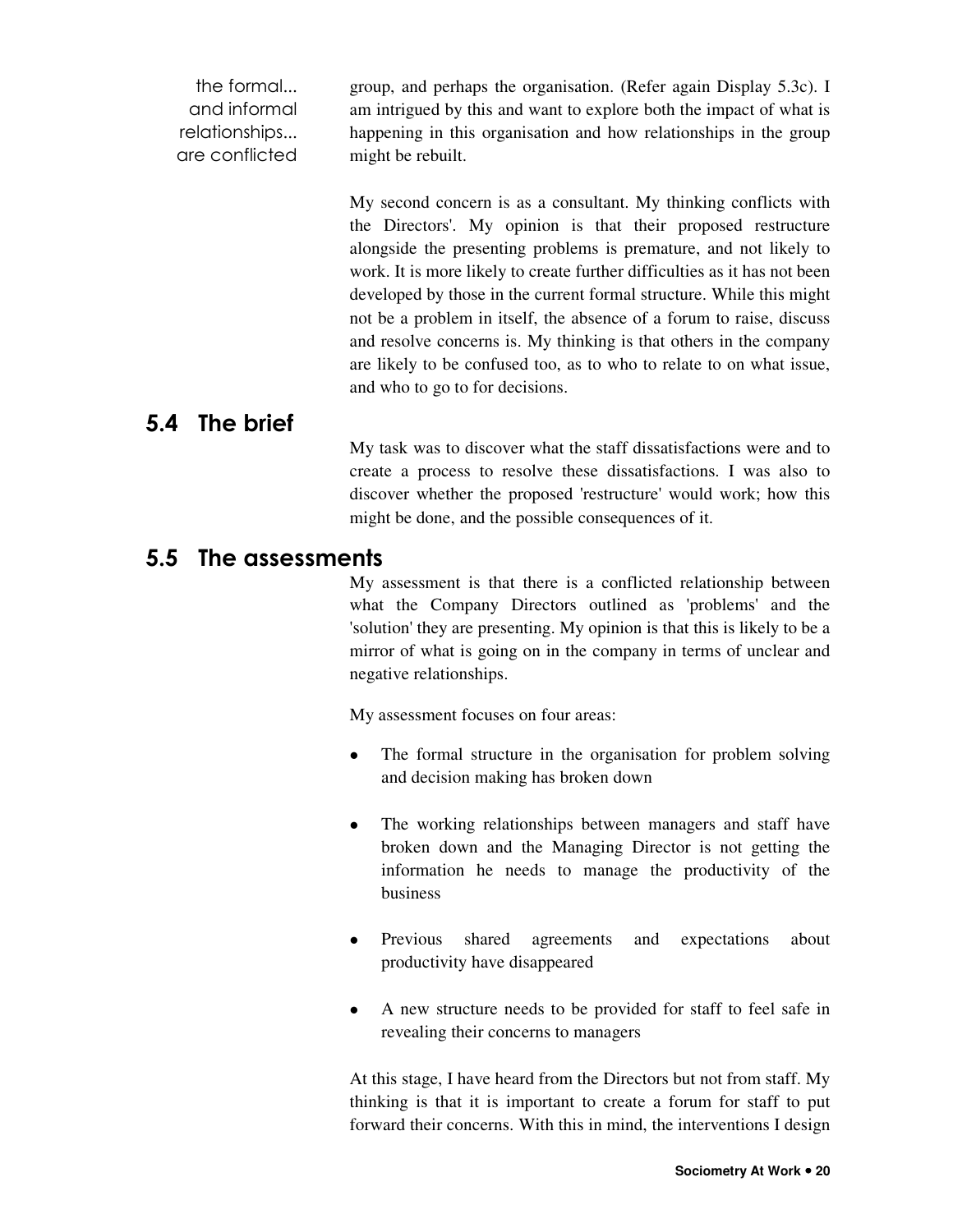begin to address each area of assessment and each is designed to strengthen the relationships among staff and between managers and staff.

## 5.6 The interventions

#### Intervention I

I decide to approach this group by interviewing everyone in the company to find out the issues as they see them. My plan here is to create the conditions to enable me to develop a positive working relationship with each group member.

As there have been no staff forums for discussing issues for over six months, I sense that people will want to talk and will have greater confidence in raising their concerns with me individually than in a larger group. This intervention has two purposes. The first is as I have outlined and the second is to enable me to discover the internal group structure and the formal network of relationships in the group.

Two of the seven interview questions formed the basis of the exploration of the informal network of relationships.

- *Who do you discuss your work concerns with?*
- *Who are you least likely to discuss your concerns with?*

The first question emerged in response to my concerns about an apparent lack of a formal problem solving forum and the sense that the organisation has stopped functioning well and has begun to withdraw from its tasks. The second question emerged from my sense that while this was a small and relatively informal group of people, the Managing Director did not have the flow of information he required to enable him to fully enact his function as Managing Director.

#### Intervention 2

I decide to establish clear groundrules and agreements for the interventions so everyone knows what is going on. I outline the groundrules for the interviews: that the content of the interviews is confidential and I will take notes for my information only. The person I am interviewing can have a copy if they wish. I undertake not to show these notes or comment on the individual interview findings to anyone, and I will only refer to group issues if more than half of the group mention these in the interview. My thinking is that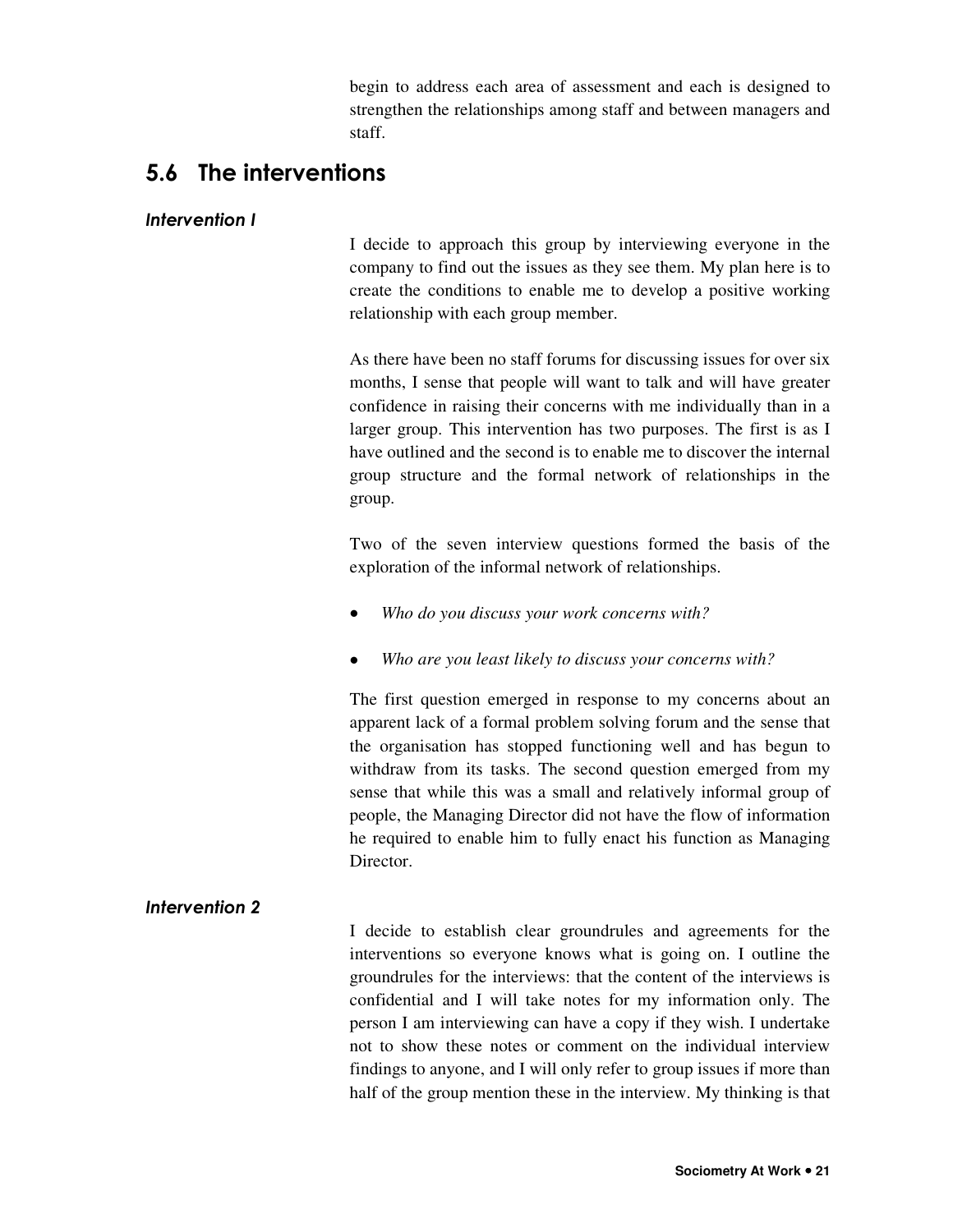in the short term while confidence is being rebuilt, staff need reassurance that their concerns are shared by others, ie they are group concerns. They also need reassurance that their individual concerns are not revealed and therefore managers will be less likely to retaliate on a personal basis.

Another working agreement was for me to present my findings first to the Managing Director, then the group the following day. I outline my thinking to staff to demonstrate and reaffirm the formal organisation structure, that in reporting to the Managing Director, he will be able to consider the implications of the findings and be able to respond to the group in a thoughtful way.

In presenting to all the other staff at the same time, I am treating them equally, and not signalling individuals out for 'special' treatment so no one person is 'favoured' over anyone else. In this way staff have reassurance that their concerns are shared by others in the group. This provides an opportunity to strengthen their relationships around particular issues.

My proposal was then to have a workshop to identify expectations and work through the identified issues together so any subsequent decisions or actions taken would make sense to those involved. My intention was to design this so relationships would be strengthened.

#### Intervention 4

Intervention 3

The Managing Director agrees to these interventions and agrees to delay his plans for staff reorganisation. This is a critical moment in the project. The delay provides opportunity for something new to emerge in the behaviour of the Directors and a beginning of more substantial and truthful work relationships between the managers. The Managing Director agrees to consider my suggestion that he work from his role as staff developer, so that he can express his concerns and expectations directly, and offer the Creative Director assistance in training and upskilling in new technology, before they both assess whether she can meet the new requirements of the role.

My intervention here is centred on re-establishing a working relationship between the Managing Director and the Creative Director based on the formal structure of the organisation and particularly enacting managerial roles through performance feedback. The Managing Director would bring his concern about the Creative Director's performance into their relationship in order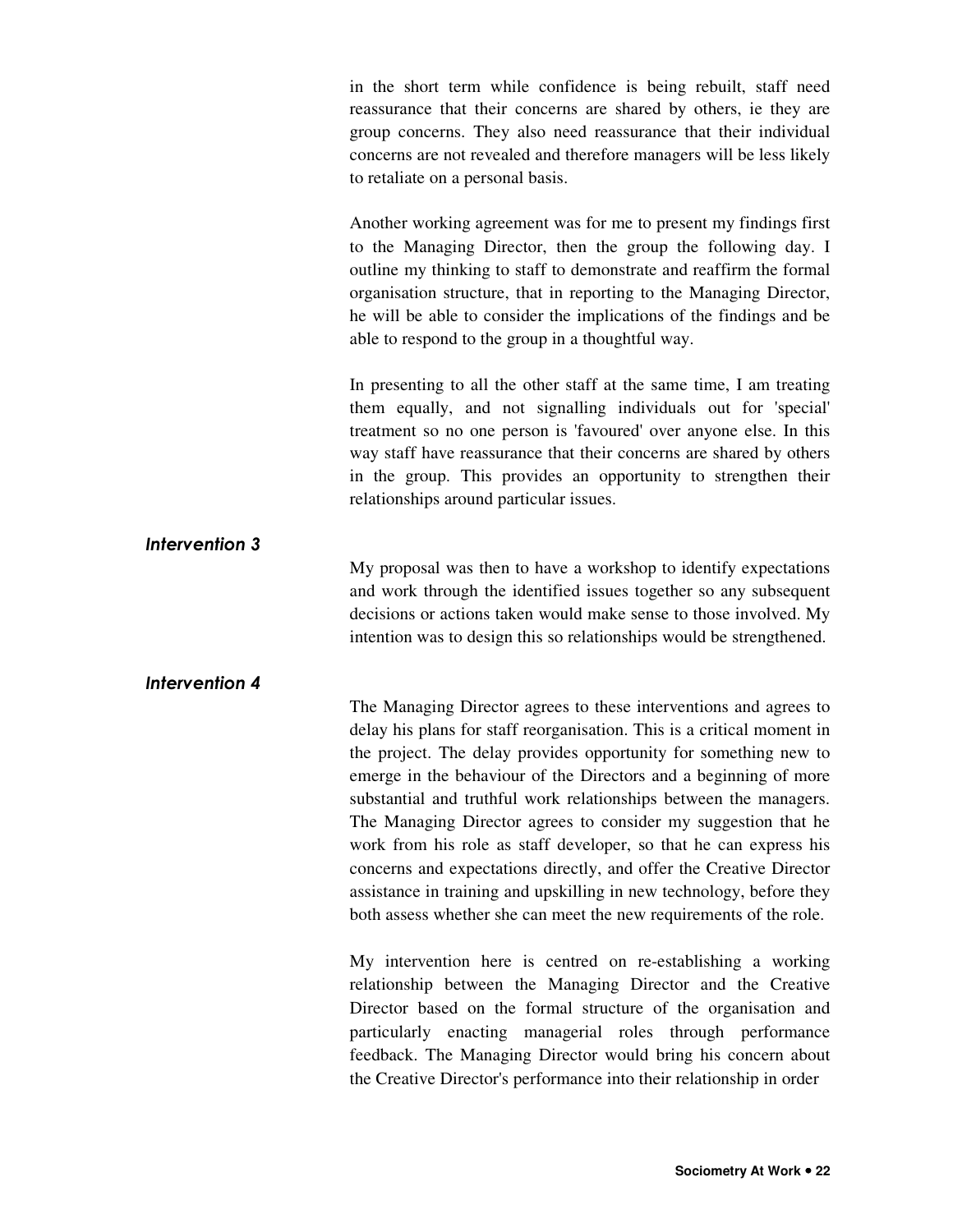to discuss and propose strategies with her. This would enable the Creative Director to respond to the Managing Director in the context of their joint managerial functions.

At this point in the project, I begin Intervention

## 5.7 Results: Intervention I

\*

In this section, I present the sociogram<sup>\*</sup> and discuss the interrelationships and the implications for the organisation's work. In doing this, I am presenting something of the inner structure of the group, a measure of relationships on certain criteria. I explore Moreno's notion of 'companion' in this organisational setting.

From Display 5.7a we see that two group members are isolated, Gianna and Jordan. Their choice is not reciprocated nor are they chosen by any other group members. Gianna makes one choice, her co-director, Jeff who does not reciprocate. Jordan, who has been in the company for three months chooses her manager, Jan, who does not reciprocate. Jeff makes one choice which is not reciprocated, and he is chosen by two people. Loren, the receptionist, makes three choices and is not chosen by any other group members. Among Jan, Tess, Evianne, and Anna are four mutual choices (see Display 5.7b), providing strong relationships. There is a high degree of emotional expansiveness within the staff with five people choosing two or more people. This is likely because of the relevance of the criteria to those in the organisation.

From this sociogram, we see a number of positive mutual choices, between Tess and Evianne, Tess and Jan, Jan and Anna, and Anna and Evianne. Tess, Jan, Evianne and Anna have made two or more choices which are reciprocated. These mutual choices create a circle<sup>t</sup> of relationships, which serves to provide both a strong base of support among these people and 'the social telephone wire of the

What is presented here is what Moreno refers to as 'near sociometry' as the information gained has been through interview rather than direct sociometric action among group members. The essential difference is to do with the degree of emotional warm-up. Obviously when group members are directly expressing their connections within the group, the emotional warm-up to each other is fuller than expressing the nature of these relationships during an interview. Moreno endorses the modification of sociometric procedures to be "adapted to any group situation as it arises:" (p73 Who Shall Survive)

t This structure (a circle) results when two are mutually attracted and one of them forms a mutual attraction with a third, and third forming a mutual attraction with a fourth - an uninterrupted flow of emotional contacts in the group. It is the natural route for indirect imitation, suggestion, gossip etc. and is influential in the forming of group attitudes. It is the social telephone wire. (p101 Moreno, Who Shall Survive? Student edition)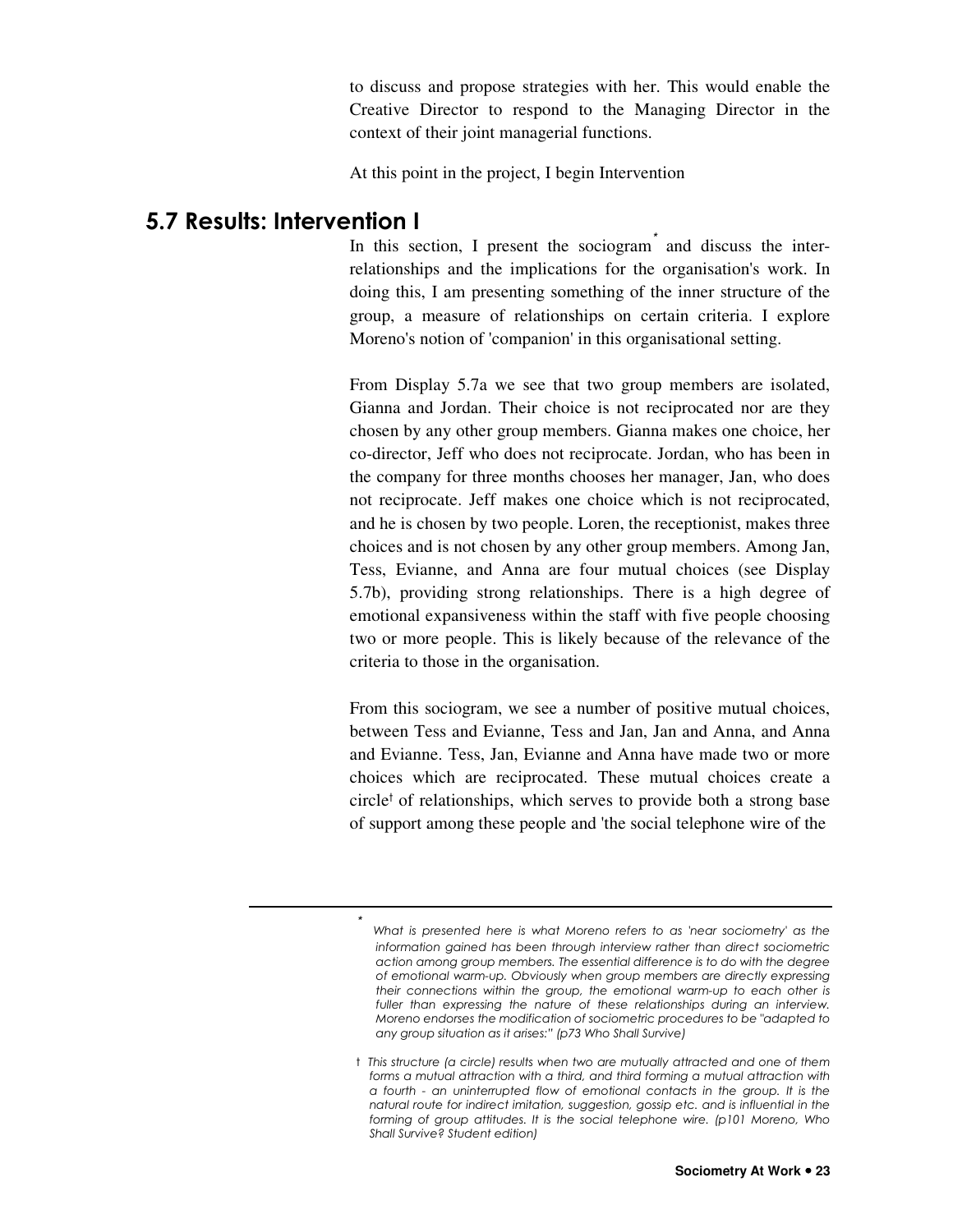5.7a The Sociogram



5.7b Positive mutual choices

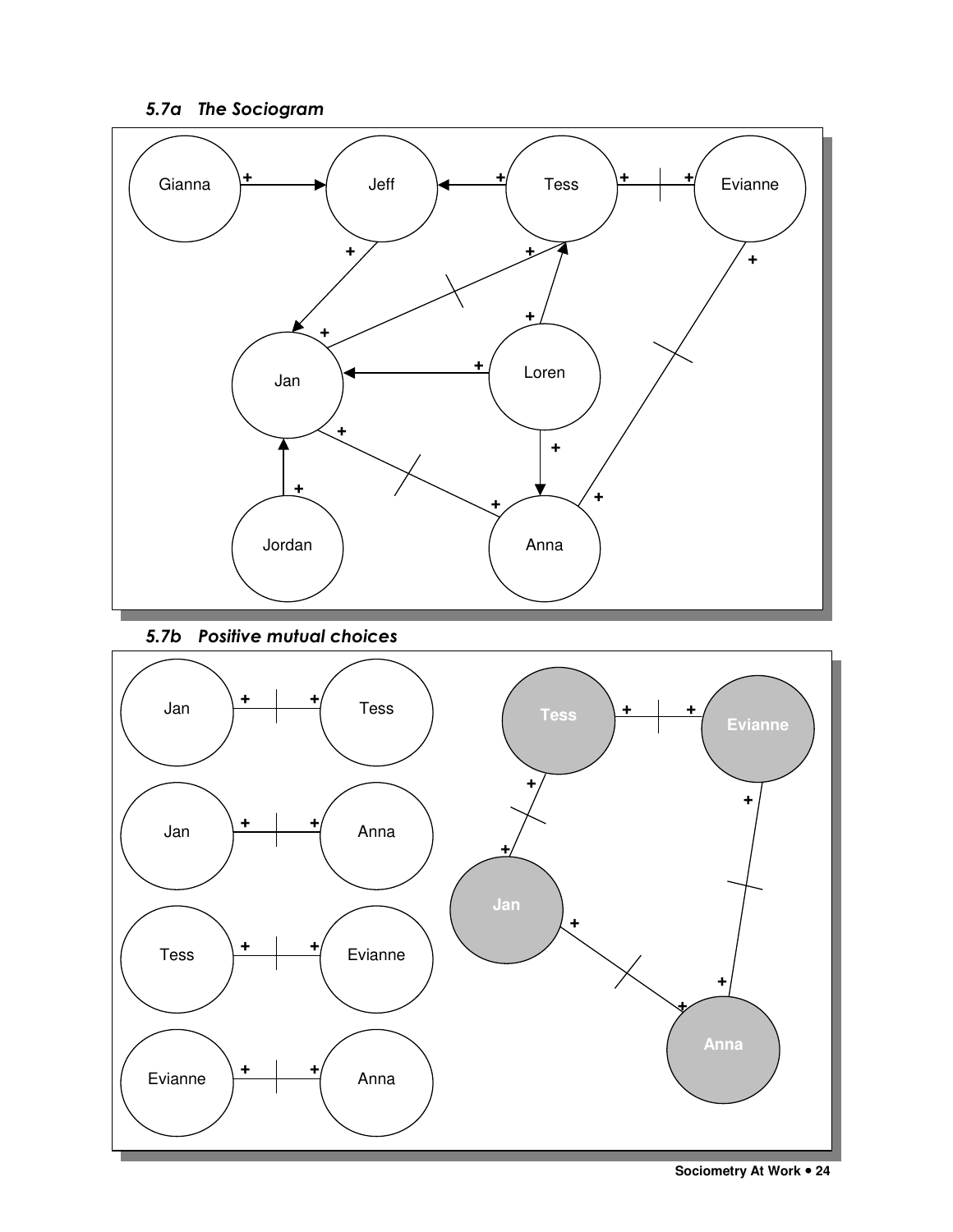group.' While Tess had been rejected by the others in the management group, she has strong relationships in the staff group and is also connected into the other work group (the marketing work group) through both Jan and Anna. This connection between the two groups is important, in that it enables information to flow between the two groups. This circle of relationships further explains the dynamic of the 'staff' group withdrawing from the Directors, Gianna and Jeff.

Four relationship choices are not reciprocated: Gianna, Jeff, Loren and Jordan. Loren and Jordan identify people they go to in this circle and in this way are linked to the informal network.

Jan is the sociometric star\* (Display 5.7c) with five people choosing her, and Tess and Anna have strong sociometric positions in the group. Here we notice that Jan is the only group member chosen by Jeff, the Managing Director. In choosing Jan, Jeff also has a link with this group. However Jan does not reciprocate. This is likely to mean that Jeff does have access to information if he seeks it out, however Jan is unlikely to bring group concerns to him. This confirms Jeff's reports in the initial briefing, that he had discussed his concerns with Jan, but she was not willing to discuss details with him, preferring, as did the other staff, to have a consultant come in to work with them. Tess chooses Jeff, however this is not reciprocated. He has in fact rejected her so while she may bring her organisation concerns to him, he is unwilling to discuss them with her, which confirms the earlier briefings.

The interviews revealed that Jan was planning to leave the company. There were two main reasons. One, she had been with the company for two and a half years and felt she was not progressing professionally; opportunities which had been originally offered were not being followed through. Secondly, she was aware that there were many interpersonal difficulties which were not being handled, and sensed she was losing enjoyment of her work. She tended to hear concerns from other staff, and while she did not have a direct working relationship with Gianna, felt uncertain in her role in raising these issues with Jeff.

 $\star$ The sociometric star is the person or people who receive the most choices on the selected criteria. When these choices are reciprocated by the chosen person, there is a solid base for interaction and leadership around the criteria chosen. In this example, the criteria are the discussion of organisational concerns, so we have a leader and a group of leaders who are highly chosen. This means there is a potential here for leadership in both the identification and resolution of organisational problems.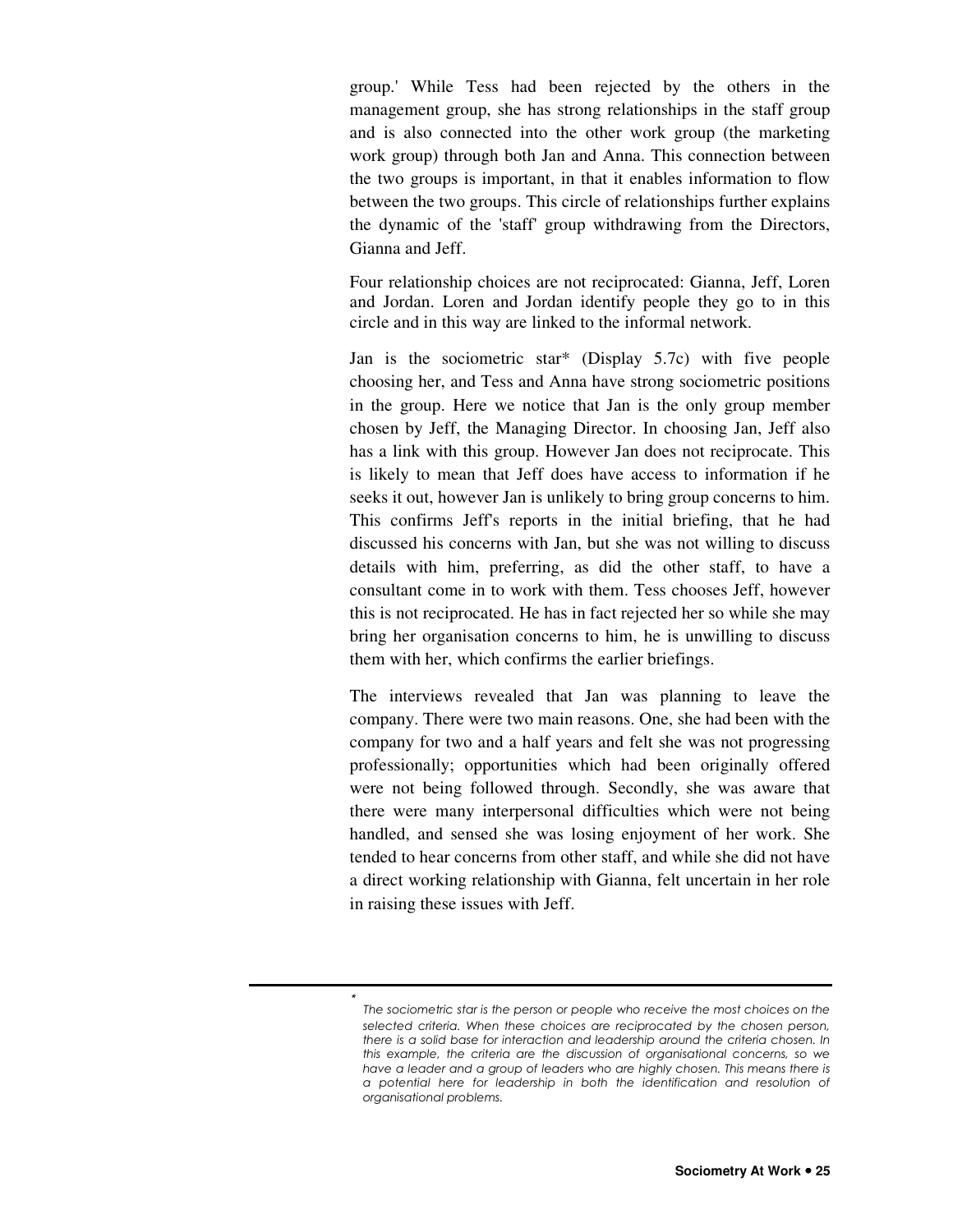Jan reported this uncertainty around Jeff and Gianna's relationship as marriage partners. She commented that Jeff frequently spoke negatively about Gianna to Jan in terms of their marriage relationship. This was something Jan felt extremely uncomfortable with. It was apparent that Jeff saw her in the role as personal confidant. Her view was that partners should support each other. She also feared that Jeff would speak negatively about her (Jan) to others if she revealed her concerns. In this environment she doubted her ability to raise these issues with Jeff in a way they might be resolved, particularly as some of her concerns centred on Gianna.

Jan provided Jeff with a crucial link in the organisation's informal network - and it was the only current link between staff and managers. This relationship too was in danger of fragmenting. Jan was the only person in the group whom Jeff currently raised his organisational concerns with. He had effectively isolated himself from Tess and while Gianna chose him, he did not choose her to discuss his concerns with. While he would hear Gianna's concerns, and together they planned a range of solutions, Jeff was effectively isolated from a wider picture of what was happening in the organisation.

Tess and Anna are also highly chosen in the group. In being isolated from the management group Tess has been able to maintain strong relationships within the staff group. (Refer Display 5.7c)



5.7c The sociometric stars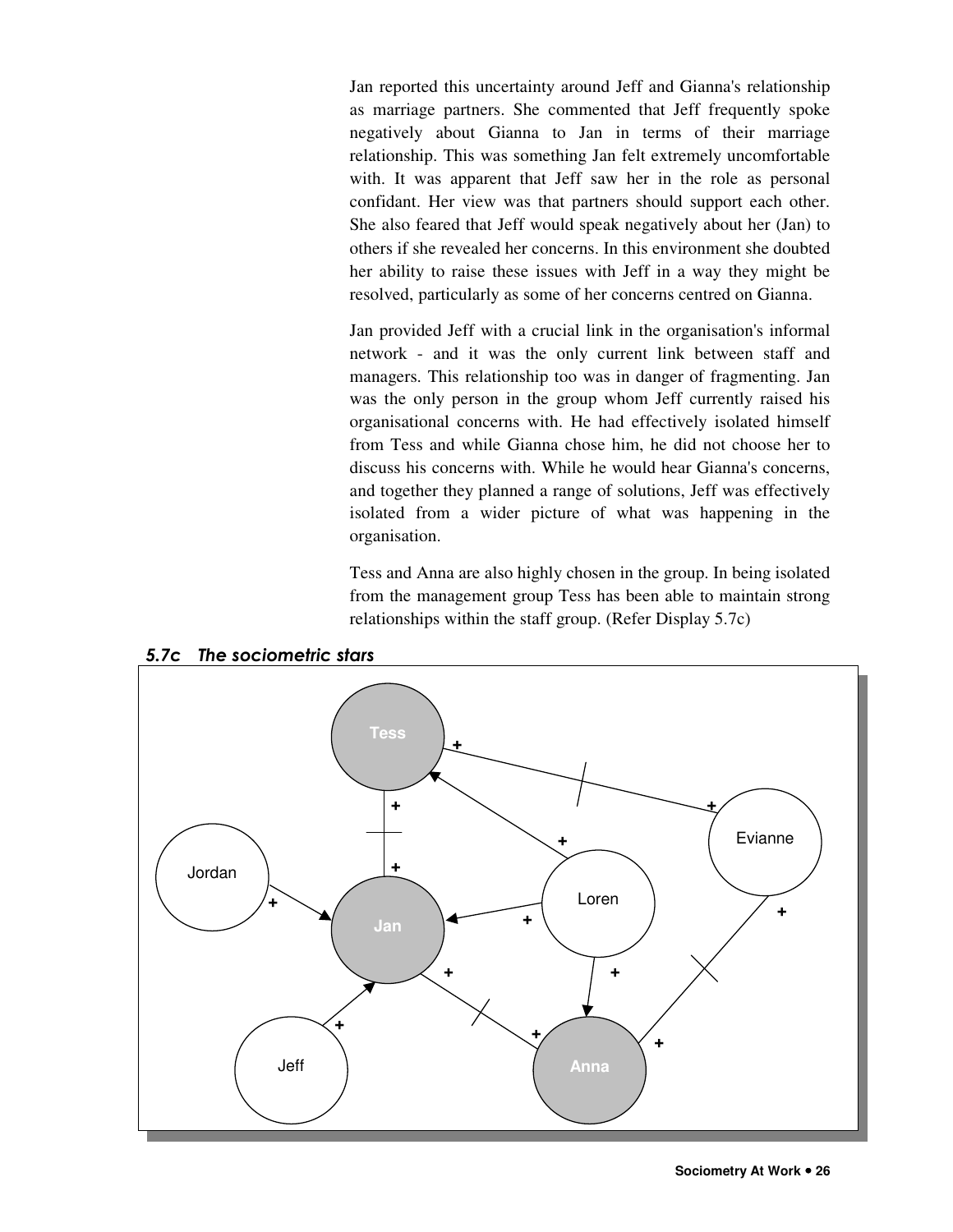There are three people, Gianna, Jordan and Loren who do not have reciprocated choices. (See Display 5.7d)



#### 5.7d Unreciprocated choices

There are implications for this in the group. Loren and Jordan are relatively 'safe' in the group as they both relate to the sociometric stars and others who have strong sociometric positions. What this does mean is that while Loren is the receptionist and at the hub of the activity linking clients with staff and managers, she effectively has to seek out information from others. Jordan is the newest group member and chooses both her manager and the sociometric star (Jan).

At risk is Gianna, who chooses her co-director who does not choose her, nor is she chosen by anyone else in the group (Refer Display 5.7a). This is significant as it is the likely evidence behind the solution the two Directors came up with. While Jeff does not choose Gianna to discuss organisation problems with, he does choose her to resolve them. As she is not connected into the real problem discussion network, their information on the real concerns is inadequate.

The interviews revealed some of the reasons why Gianna was not chosen. The interviews revealed that in fact she was rejected by each group member interviewed (Refer Display 5.7e). More than half those interviewed gave examples of Gianna working until 10pm and 2am and expecting staff to do the same. As a result a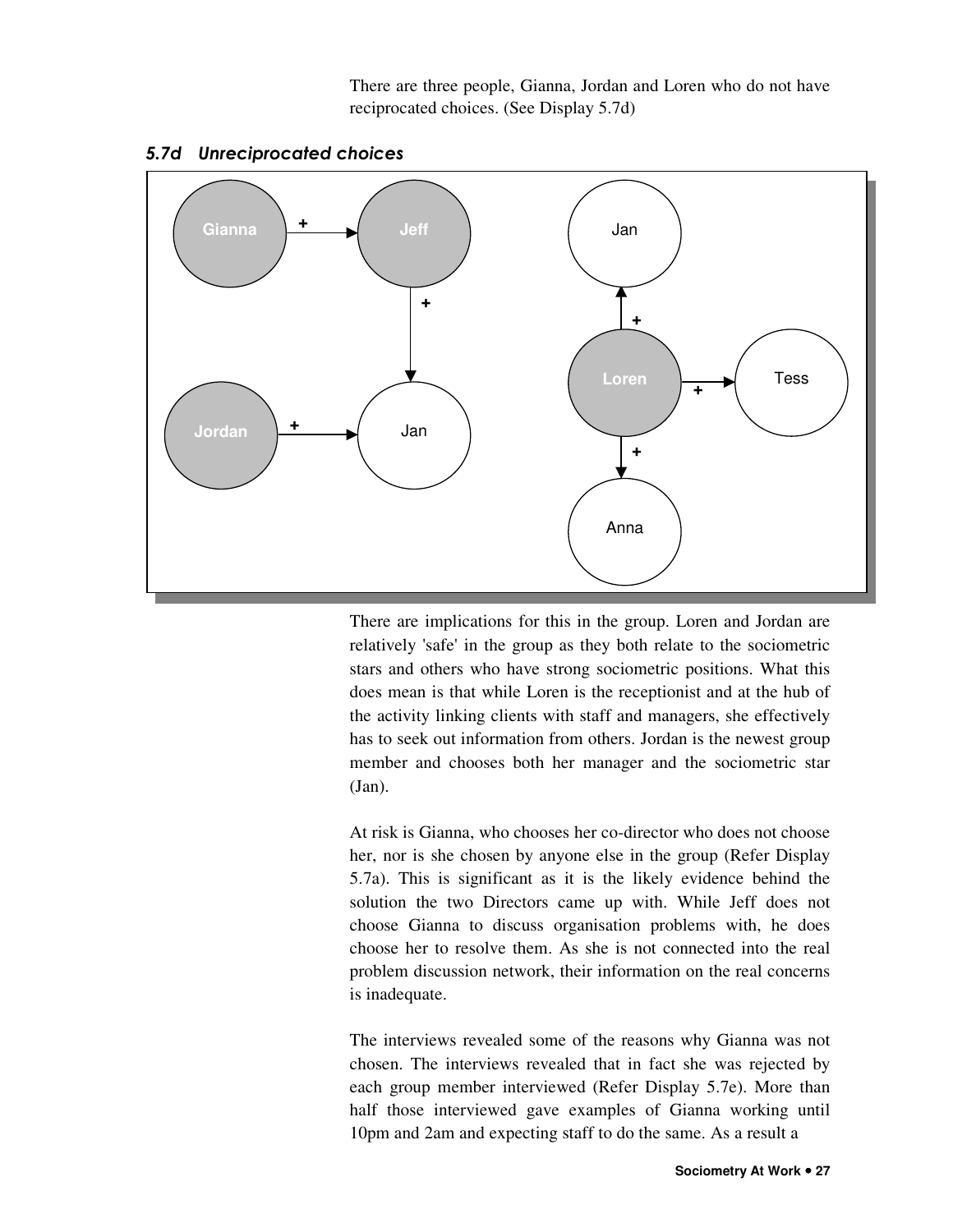number of staff used the expression, she should "get a life." When staff did work late or long hours assisting her on projects, she didn't thank them. Further examples were cited of Gianna badmouthing staff to other staff members and at public events. As a result, group members feared she would talk badly about them to others. Gianna was also responsible for paying accounts, and those with external clients reported difficulties with their client relationships as providers of services were not paid on time. It was evident that Gianna was perceived as an ineffective Director/manager and strongly disliked among the staff.

The examples of Gianna's behaviour bought to mind various roles:

- the ungrateful slave-driving workaholic
- the abusive public critic of staff
- the unreliable bill-payer
- the vicious gossiper
- the resentful accuser





From this display, Gianna is isolated in the company, and is the star of rejection (Hale<sup>19</sup>). She has no 'companion.' The person she chooses (Jeff) does not choose her.

19. Hale, Ann E. Conducting Clinical Sociometric Explorations. Roanoke, Virginia, Royal Publishing Company 1981. p53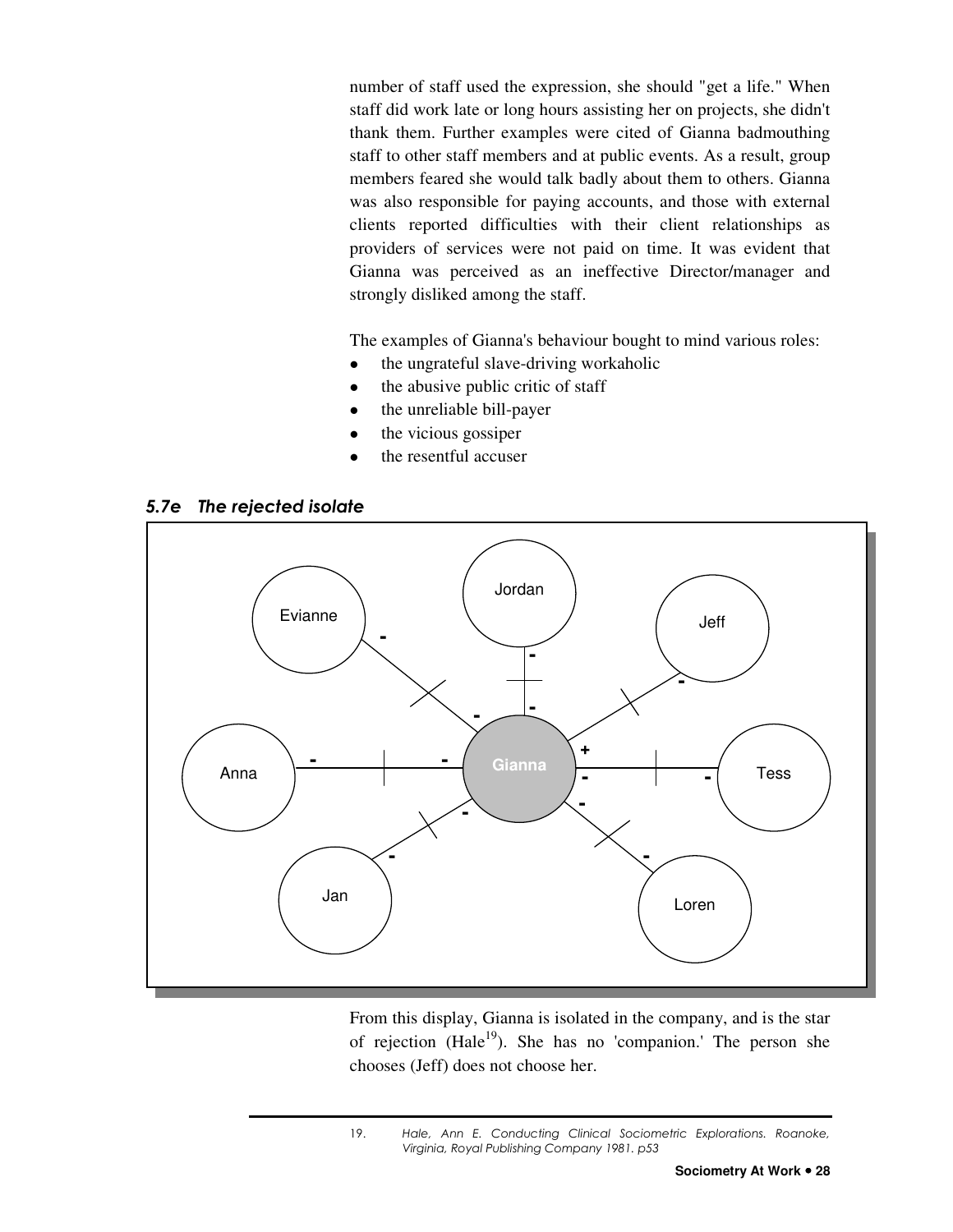The star of rejection, the person receiving the most negative choices, has a powerful effect on the group The star of rejection, the person receiving the most negative choices, has a powerful effect on the group. There are two aspects to this. The first is that in rejecting others, this person has decided not to share in the tasks or relationships with group members and therefore stymies the group members' attention to task, and the growth of the group. The second aspect is that in rejecting this person, group members do not accept the isolate in a leadership role. In this example, we have a Director of the company unwilling to develop relationships which would be part of her role as manager. Gianna is expecting to be appointed to a position in which co-operation would be essential for tasks to be achieved. Ann Hale explores what might account for such negativity by an individual in a work group:

- 1. Lack of acceptance of the person(s) in the implied role, egg discussion of organisation concerns
- 2. Desire to be clear about the lack of readiness to engage in that role with others in this point of time
- 3. Desire to disassociate oneself from a specific sub group and perceiving the non-acceptance of those people
- 4. Desiring to focus their animosities in the same direction as others.  $(Hale^{20})$

Gianna appears not to see others in the role as problem solvers, and is unwilling to engage with them on this basis. In choosing Jeff, she wants to do this with him alone. This in itself is isolating, particularly as she too is one of 'the staff.'

Ann Hale speculates about the qualities of people who receive a large number of negative choices. They are people whom the group has already tended to disapprove of, or who are inappropriate in their behaviour, dress, or disliked for their hostility toward others. Again in this case study, it is my assessment that Gianna is disliked for her hostility exemplified in the roles group members described. Hale goes on to say "when a person fails to attend to the group process and be direct about the feelings he or she may be having in response to what is going on, the group may reject the person for their lack of commitment." (Hale<sup>21</sup>).

My assessment here is that there is a role conflict being enacted. Gianna wants to be in an ongoing management role in the company. However by her choices, she is only committed to problem solve as

21. ibid

<sup>20.</sup> Hale, Ann E. Conducting Clinical Sociometric Explorations. Roanoke, Virginia, Royal Publishing Company 1981. p53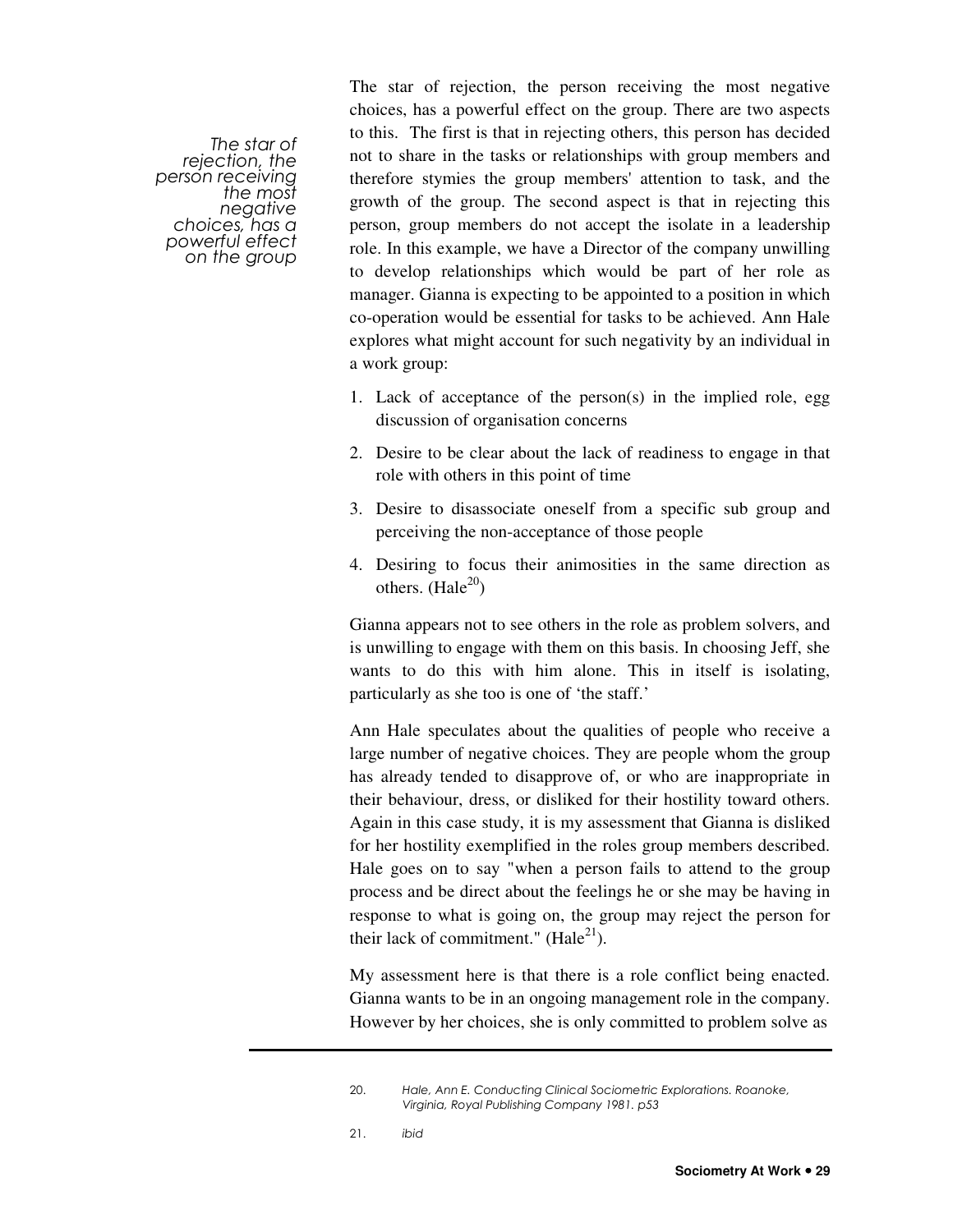a Director with her Co-Director and not with group members. They in turn isolate her in any problem discussion processes they have. She is therefore, by her own choice, not a part of the problem solving structure of the organisation.

While as a Director in the initial briefing, Gianna noted that the group relies heavily on co-operation, she did not choose any of her work colleagues to discuss her work concerns with, and vice versa. Rather if she spoke to staff, it was to be critical of staff members who have positive relationships with each other. This behaviour has quite an impact on the group, and their ability to problem solve, and was in large part the focus of my subsequent interventions with this company.

The interviews also revealed that a number of workplace agreements had been eroded, overlooked, ignored, or transgressed over the past months. Some of these were to do with payment for overtime, meals being provided if staff members worked additional evening hours, promised bonuses for services, and additional training promised. The impact of these transgressions was that staff no longer trusted the managers, and were suspicious of them. As a result of this, a number of the staff felt resentful and less cooperative. These findings formed the content of the pending workshop.

The first set of findings were not surprising given the background to the project. However the strength and vehemence of the dislike focused on Gianna, were a surprise to me. My assessment of the results of all this research and analysis was that if there was any action to end Tess's employment, Jan was likely to leave too. If both these group members left, it was likely that the current internal structure of the group would become unstable, ie others would leave and therefore jeopardise the company. I formed this view as a result of the relationships between Tess and Jan, and the rest of the group. From the Sociogram (Displays 5.7a, b, c, d, e) and the interviews I affirmed that the next action was to repair and strengthen the working relationships in the group.

I then implemented the remainder of Intervention 2 in reporting the findings to Jeff and then to the group the following day. I decided to show the sociogram 5.7a to Jeff: My decision was that this was management information, for Jeff as Managing Director to work with one of his staff, ie Gianna. I was again coaching him in the role of staff developer. He was interested in the sociogram and not surprised with the findings regarding Gianna. He and I agreed he would present this information directly to her in the form I had reported to him.

workplace agreements had been eroded, overlooked, ignored, or transgressed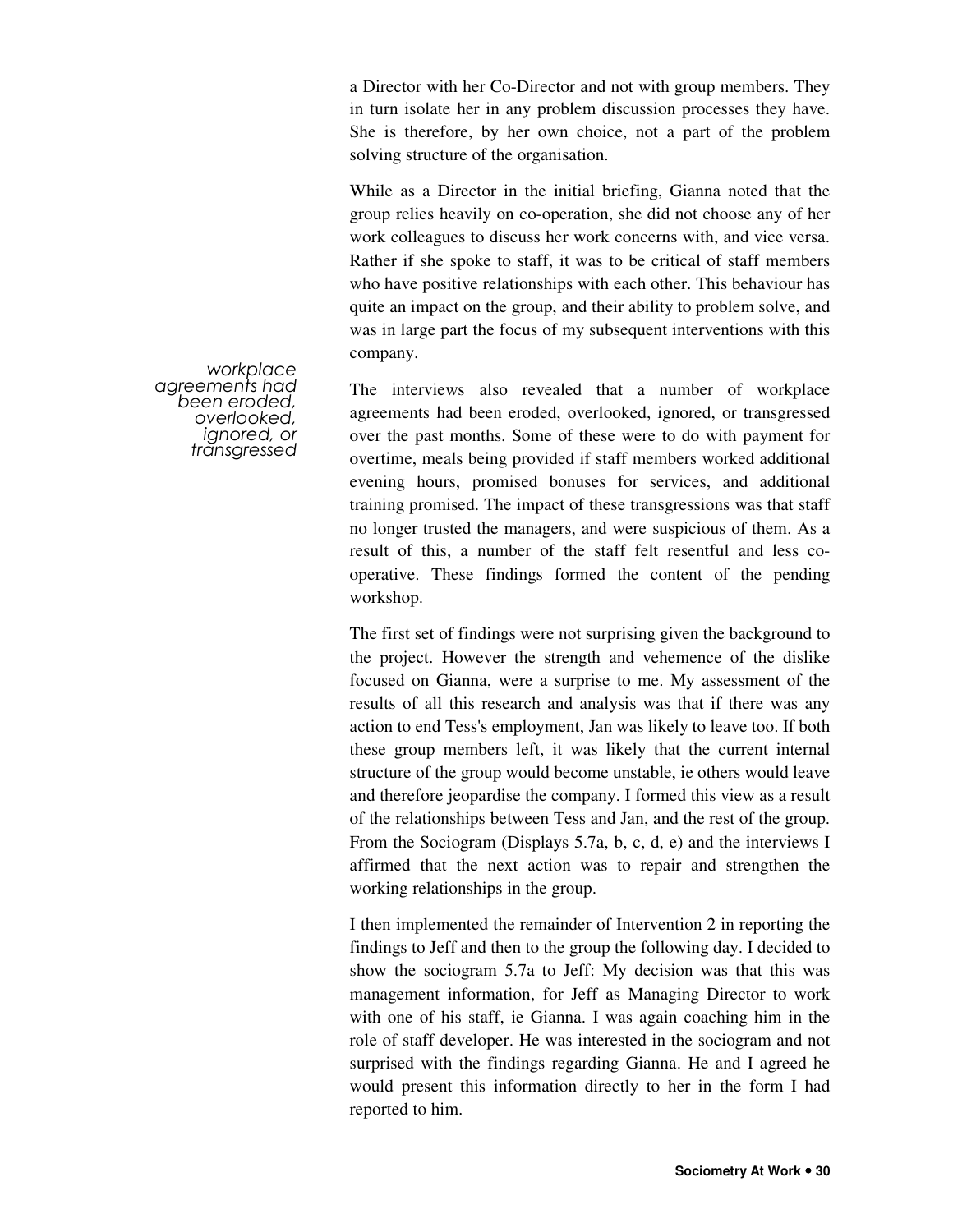My thinking was that we could rely on the positive relationships which existed between these two in their Co-Director functions and manager-staff functions to handle this sensitive information. The feedback would be presented managerially within the organisation. My decision not to be the carrier of this information meant that responsibility for direct feedback and honesty remained within the organisation.

It was the nature of these inter-relationships which helped me design Intervention 3, the workshop, focusing on building relationships between people which would enable the group to work on business agreements.

#### The results: Intervention 2

The group members were relieved by the presentation of the results which confirmed what they had felt as individuals and discussed in their small groups. It was as if the 'truth' had been revealed: working conditions had deteriorated, agreements had not been kept, trust between managers and staff had been lost, and relationships had soured. The staff responded positively to the presentation and were relieved that what they had experienced and had discussed was indeed happening.

the 'truth' had been revealed Again, this was a critical moment in the project and new roles began to emerge. It was the moment when group members felt validated, more united as a group and more able to warm up to a fuller range of roles. They were excited that their assessments were accurate, optimistic that if there was a shared view of what was happening, there was likelihood of shared resolutions with the Directors. The Directors warmed up more to having a fuller overview of their organisation and responded to this as a stage of development in the organisation. Group members were beginning to warm up to positive tele where it had previously been negative. All those in the group moved towards the proposed workshop with goodwill and hope.

#### The results: Interventions 3 and 4

Several working agreements were made during the workshop:

• Personal apologies were made by both Co-Directors. Group members perceived these apologies coming from the Managing Director and the Production Assistant. Work agreements were reinstated regarding acceptable overtime hours per day and agreements were made for longer hours. Promised bonuses were paid.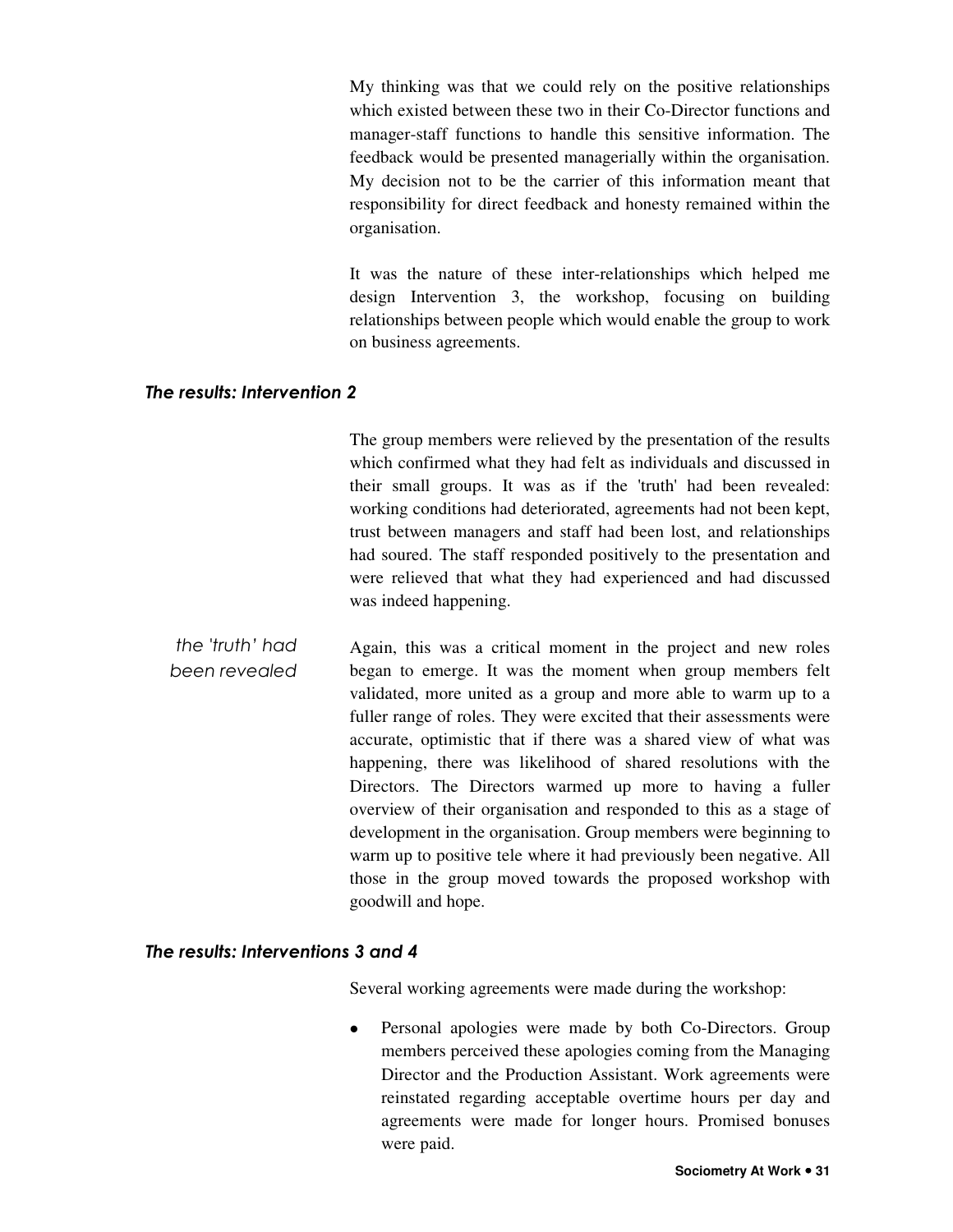- Both Tess and Gianna were identified by group members as project managers on specific projects. Team members were chosen from both groups. Tess and Gianna, as team leaders, were responsible for keeping their teams informed of progress and priorities.
- Two group meetings per week were scheduled; one on Mondays facilitated by the Managing Director to resolve the concerns which were placed on the agenda at the workshop, the second, facilitated by group members on Fridays which included information sharing on new clients, updates on existing work, and timelines for the next week -what's urgent, what's not and expected overtime for the upcoming week.

I was deeply satisfied with these results. The leadership from Jeff as Managing Director has been strengthened as he takes greater responsibility to ensure that working agreements are kept, and that problems are resolved. Gianna's role as project manager in the organisation is more responsive to the way work is organised in the group. The forums to discuss and resolve problems are aligned with the staff's concerns and owned by both the formal and informal in the organisation.

## 5.8 Summary

My original hypothesis about dysfunction in the organisation was confirmed. It was useful to me as a sociometrist and organisation consultant to understand that when communications networks in a work group are depleted the workers' abilities to contribute to the work of the organisation diminishes and the life of the group grinds to a halt. This may be attributed to negative tele and 'social death' of a group member. It is important that each group member has at least one positive relationship in the group. If this is not present, the work of the group tends to focus on interpersonal relationship difficulties, rather than business tasks. This study revealed that while it appeared that one group member (Tess) was isolated by the Directors in the company, the informal network of relationships held her strongly within the group. She was a key group member in the informal network.

What the informal network of relationships did reveal was that a different group member (Gianna) was isolated. While this group member was involved in many of the company's activities she was isolated in her relationships. This meant she shared little of her work, worked long hours, felt overloaded and became resentful, and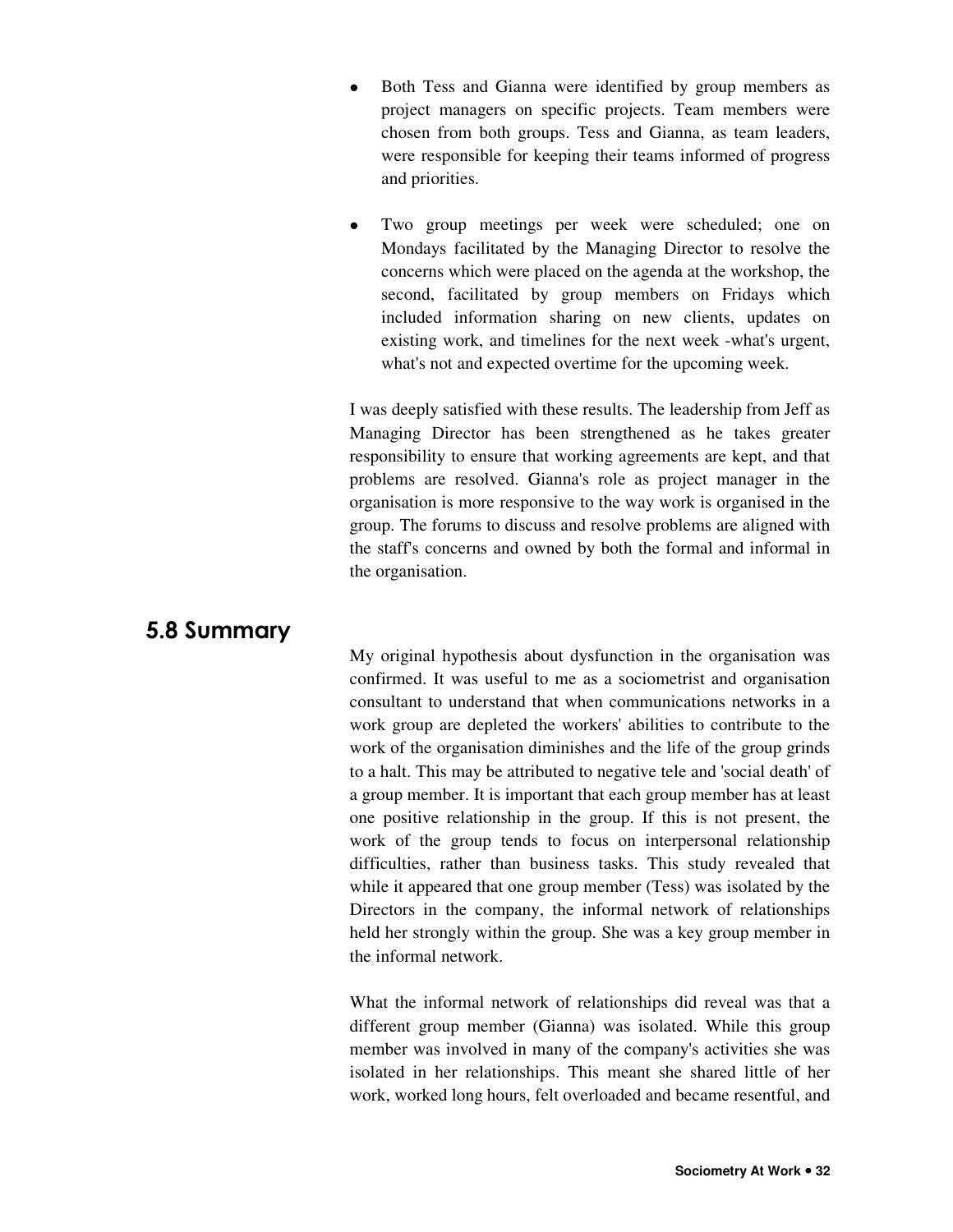developed negative relationships with her 'companions' in the company. It was the impact of this that was to bring the life of the group to a halt. It is not only the work of the isolated group member which was affected by negative relationships, it was the work of all group members who increasingly focused their attention on the problems and relationships in the business rather than on the business tasks. Had the plan of the Company Directors to end Tess's employment and have Gianna as Creative Director been enacted at the time of this project, it was likely that the company would have disintegrated. Not only was Gianna isolated, but also Jan was likely to leave the company if Tess did and the Directors did not have the working managerial relationships necessary to bind the staff into a cohesive working group.

It is important that each group member has at least one positive relationship in the group

As a result of the workshop, a forum for ongoing problem solving in the organisation was established, staff and managers functions were clarified and a forum for the ongoing information sharing and management of work was reinstated and developed. Tess was reinstated to her managerial function with group members, and Gianna was recognised by the group as taking on the managerial role as project leader within the organisation from time to time.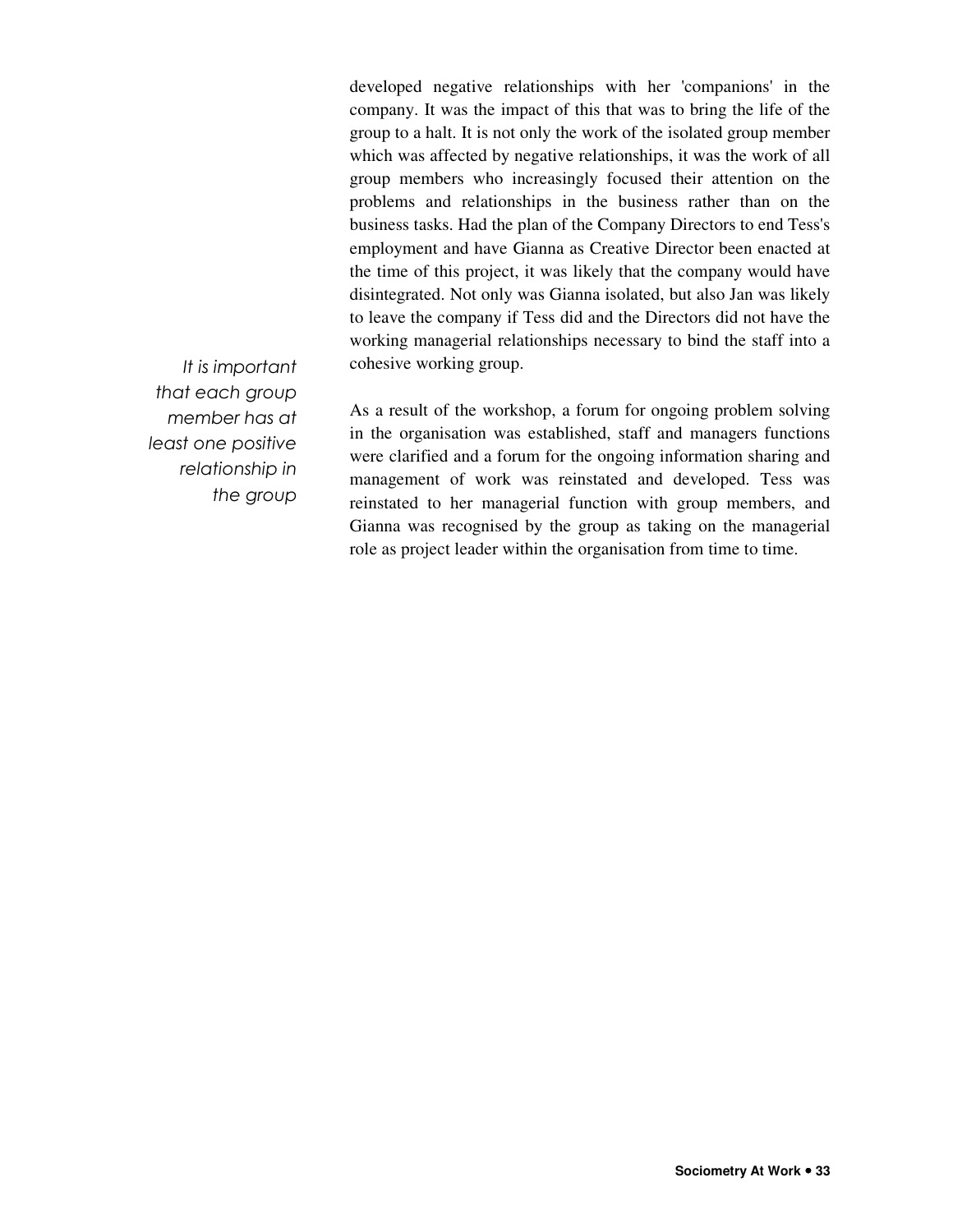## **6. IMPLICATIONS FOR SOCIOMETRISTS WHO WORK AS ORGANISATION CONSULTANTS**

The implications for sociometrists who work as organisation consultants can be summarised in three areas: organisation development, development of managers, and the role of sociometry practitioners.

## 6.1 Organisation development

...at certain points in the life of the organisation, there will be moments of development

If we think of an organisation as a system with boundaries, purposes and functions, it is possible to see that at certain points in the life of the organisation, there will be moments of development. The organisation will be confronted with interactions and events not previously experienced. Some examples might include new markets opening up, industrial action in response to changing working conditions, or products or services becoming irrelevant.

For organisations to survive and flourish, these events need to be responded to, and managed in a way that builds relationships. For this to happen, a new approach and new skills are sometimes needed, for example:

- Greater ability to develop vision and gain alignment is required
- Solutions being generated by floor staff need to be implemented by managers
- Collective problem identification and problem solving may need to be established
- Alliances may need to be formed with previous competitors

These skills imply people working together in new ways.

In New Zealand over the past ten years there has been significant organisation restructuring in an attempt to respond to changing global and internal economic and market forces. Much of this restructuring has attended to formal organisation structure, functions and relationships. As a result, large numbers of people have been made redundant, long time colleagues and associates now work in different organisations, and some staff now manage their previous managers. One result of all of this has been a breakdown of the traditional informal network of relationships. This has been compounded by managerial and senior executive appointments being made by external consultants who base their assessments on psychological profiles and assess performance in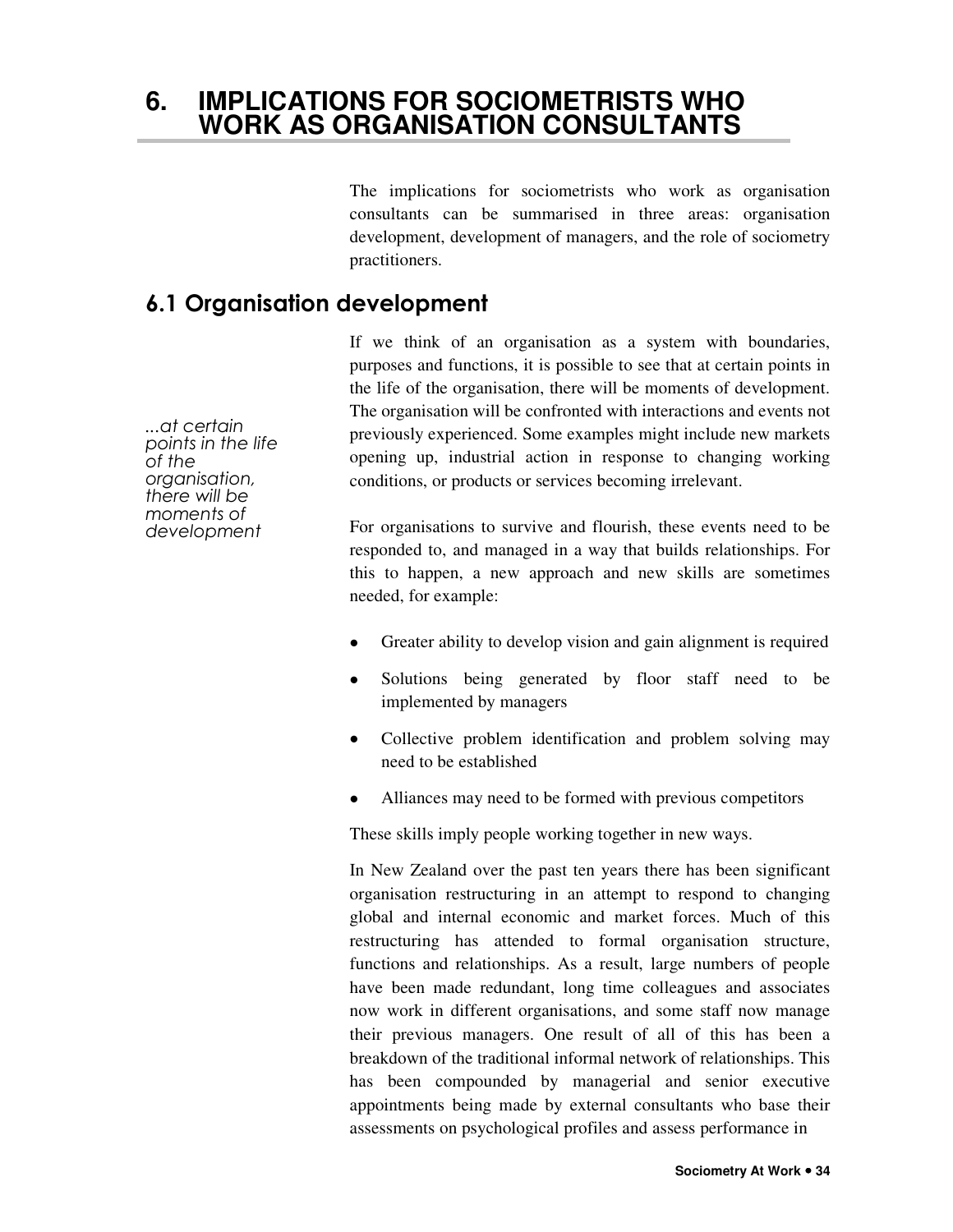It is no longer enough to rely solely on those appointed to managerial roles to identify and solve organisation problems

simulated organisation events and interviews. Frequently what has been omitted has been assessment of the appointee's relationships in the organisation or their managerial ability to develop and maintain strong co-operative working relationships with a wide range of people.

While there may be clarification of the formal organisation systems, e.g. development of strategic and business plans, reporting systems, and problem identification, these systems are usually driven by managers with a clarity of purpose, which in my experience, excludes the facilitation of informal networks of working relationships. It is the informal network of working relationships which actually determines the productivity and satisfaction of the organisation. Where organisations have experienced difficulty in implementing change programmes it is likely to be either because the informal network of relationships has been underdeveloped, or because managers have relied on their formal function in the organisation to get things done, and did not have adequate links into informal information networks.

## 6.2 The development of managers

This means that it is increasingly important for both managers and staff to be alert to, and able to work with the informal network of relationships. It is no longer enough to rely solely on those appointed to managerial roles to identify and solve organisation problems. Managers need to be assisted to find ways of working so that they are able to draw together the informal networks of people and continue to strengthen working relationships between staff, and between managers and staff through organisation action. And staff need to find ways they can communicate their interests, ideas and concerns to managers, and trust that these things will be worked with.

## 6.3 The sociometrist as facilitator, coach and educator

...it is our role to find ways to share what we know

As sociometry practitioners it is our role to find ways to share what we know with those working in organisations. We need to bring forward the body of knowledge of applied sociometry in simple and practical ways. We can do this by building relationships as we facilitate learning and organisation events; by discussing our thinking with clients as we use sociometric methods as interventions; by making the invisible visible and by being willing to work alongside managers and staff with the complexities that both isolation and co-operation create within organisations.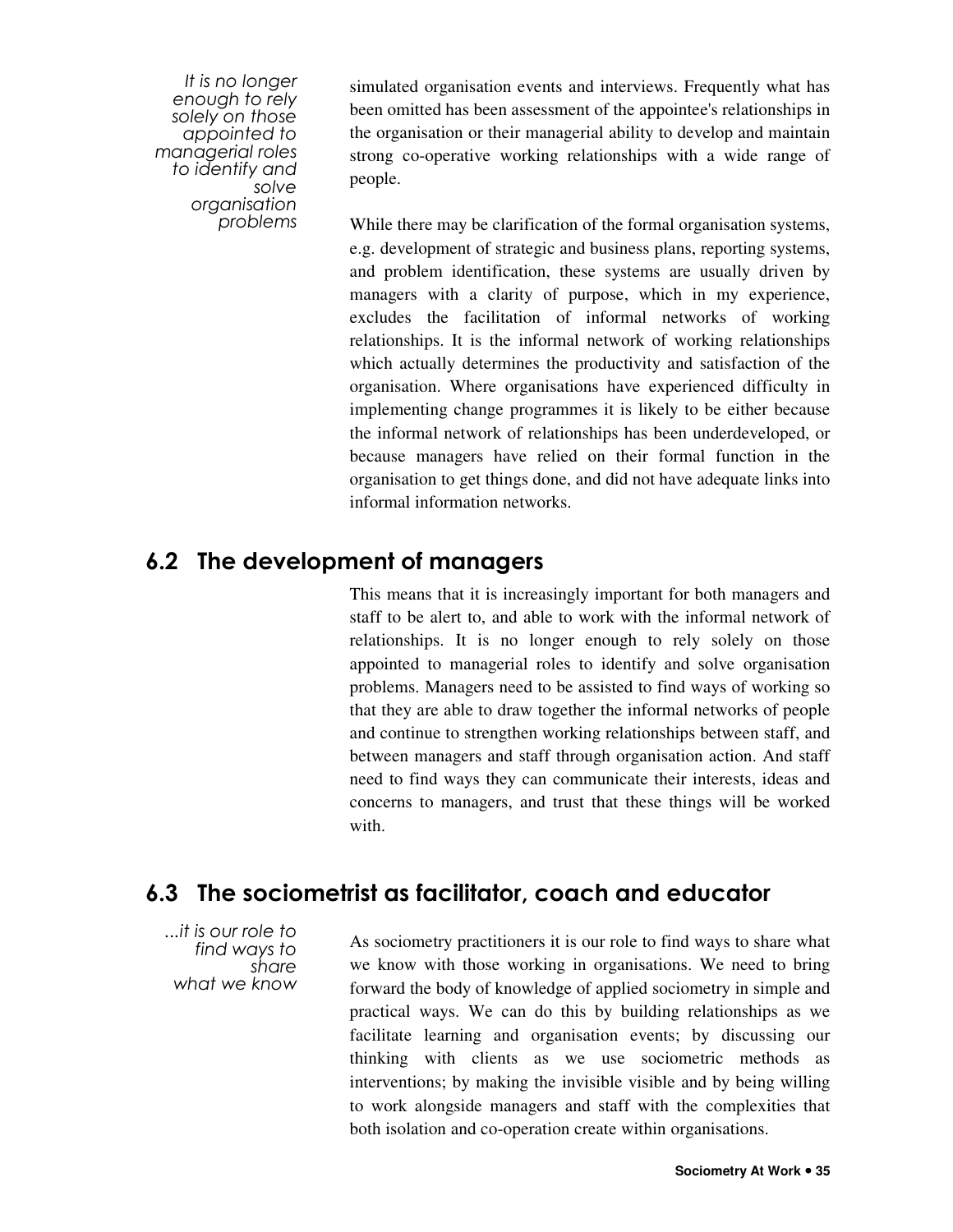Moreno's concept of informal networks of relationships assists the sociometrist to analyse problems in organisations. The influence of informal networks in contributing towards a productive working organisation becomes apparent when sociometric analysis and organisation interventions are carried out in organisations. Moreno's methods and concepts provide powerful tools for sociometrists working as consultants both in assessing problems, and designing interventions for organisation development. The impact of using these methods is that group members become united in themselves and able to warm up to functional roles. This results in work groups creating new relationships and new responses to conflicts. Organisations willing to work with both the formal and informal networks are more likely to produce work groups focused on activity and tasks they find satisfying and have natural affinity for.

Isolation in organisations, exemplified by people withdrawing from their work tasks and relationships, impacts on work groups, stymies the work of the group, and decreases satisfaction and productivity. By displaying the positive and negative tele relationships associated with relevant and specified criteria, sociometrists and group members can make sound assessments about how to approach such conflicts and be confident that interventions will produce greater resourcefulness in resolving conflicts in organisations.

Moreno's methods and concepts provide powerful tools for sociometrists